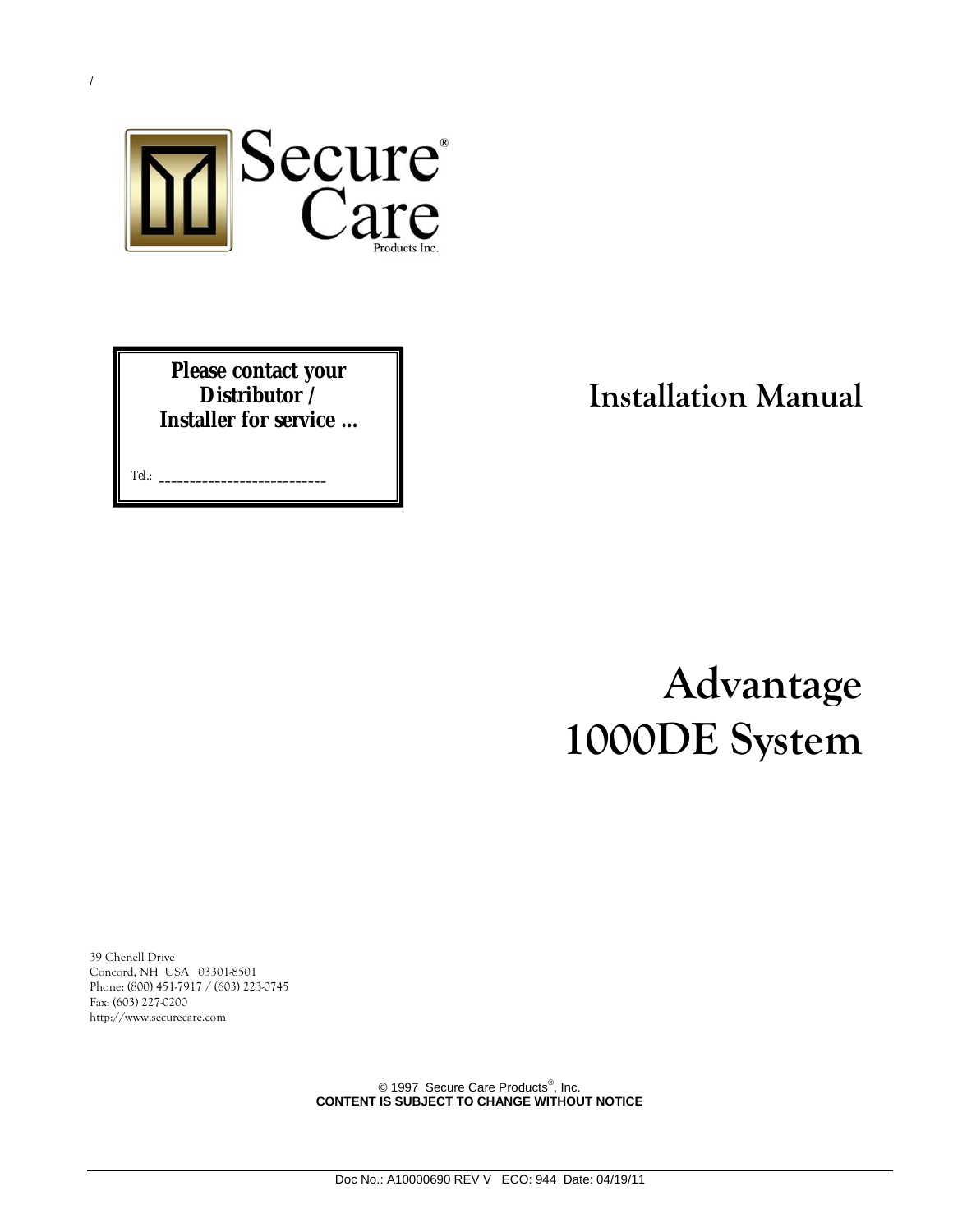# **TABLE OF CONTENTS**

|                                                       | <b>SECTION 1 IMPORTANT NOTICES</b>                              | 5  |  |
|-------------------------------------------------------|-----------------------------------------------------------------|----|--|
|                                                       | <b>SECTION 2 POWER AND GROUNDING REQUIREMENTS</b>               | 8  |  |
|                                                       | <b>SECTION 3 TYPICAL INSTALLATION</b>                           |    |  |
|                                                       | <b>SECTION 4 SPECIFICATIONS</b>                                 |    |  |
|                                                       | <b>SECTION 5 SYSTEM COMPONENT DESCRIPTIONS</b>                  | 11 |  |
|                                                       | <b>SECTION 6 STANDARD FEATURES</b>                              | 13 |  |
|                                                       | <b>SECTION 7 INSTALLATION AND CONNECTIONS</b>                   | 14 |  |
|                                                       | Single or Double Nurse Station Connections                      | 14 |  |
| <b>Sounder Connections</b>                            |                                                                 | 14 |  |
| <b>External Antenna Connections</b>                   |                                                                 | 15 |  |
| <b>Magnetic Door Contact Connections</b>              |                                                                 | 16 |  |
| <b>Elevator Connections</b>                           |                                                                 | 17 |  |
| <b>Remote Keypad Connections</b>                      |                                                                 | 17 |  |
| <b>Electromagnetic Lock Connections</b>               |                                                                 | 18 |  |
| <b>Delayed Egress Connections</b>                     |                                                                 | 19 |  |
| <b>Push Button Connections</b><br>20                  |                                                                 |    |  |
| <b>Fire Alarm Connections</b><br>20                   |                                                                 |    |  |
|                                                       | <b>SECTION 8 PROGRAMMING INSTRUCTIONS</b>                       | 22 |  |
|                                                       | Programming the 7 Day PM Mode Feature                           | 22 |  |
|                                                       | SECTION 9 TESTING THE ADVANTAGE 1000DE PERIMETER ACCESS CONTROL | 25 |  |
|                                                       | RECOMMENDED WEEKLY TESTING                                      | 25 |  |
| Testing the Patient Escort and Anti-tailgate Features |                                                                 | 25 |  |
| Testing the Remote Keypad                             |                                                                 | 25 |  |
| Testing the Remote Push Button<br>25                  |                                                                 |    |  |
|                                                       |                                                                 |    |  |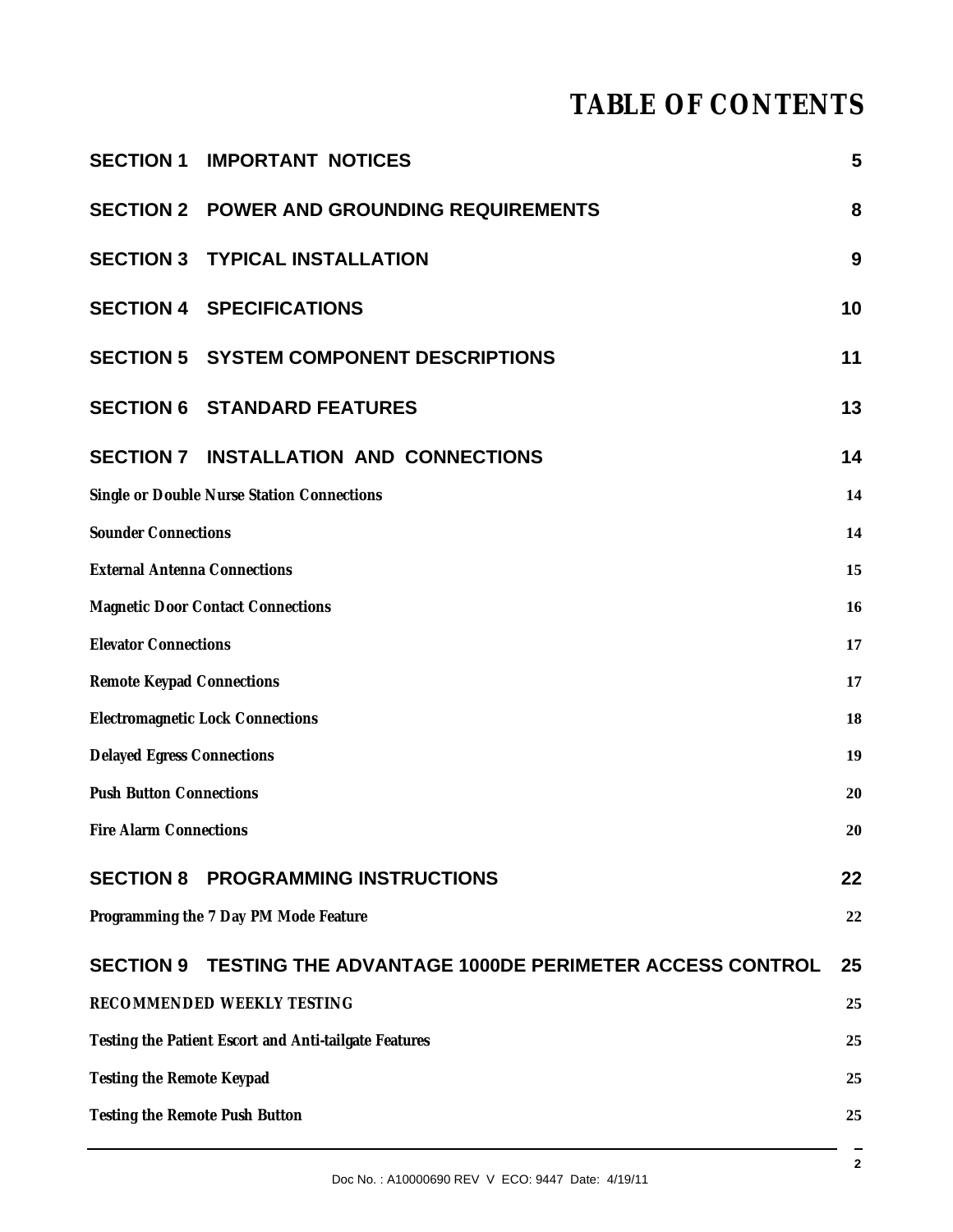| Testing the Advanced Security Mode Feature                                                                     |    |
|----------------------------------------------------------------------------------------------------------------|----|
| RECOMMENDED ANNUAL SERVICE                                                                                     |    |
| <b>Battery Replacement</b>                                                                                     | 25 |
| <b>TESTING THE ADVANTAGE 1000DE WITH DELAYED EGRESS</b><br><b>SECTION 10</b><br><b>MAGNETIC LOCKING SYSTEM</b> | 26 |
| RECOMMENDED WEEKLY TESTING                                                                                     | 26 |
| Testing the Patient Escort and Anti-tailgate Features                                                          | 26 |
| Testing the Delayed Egress Feature                                                                             | 26 |
| Testing the Remote Keypad                                                                                      | 26 |
| Testing the Remote Push Button                                                                                 |    |
| Testing the Advanced Security Mode Feature                                                                     |    |
| RECOMMENDED MONTHLY TESTING                                                                                    |    |
| Fire Alarm Release Test                                                                                        |    |
| RECOMMENDED ANNUAL SERVICE                                                                                     |    |
| <b>Battery Replacement</b>                                                                                     | 27 |
| <b>SECTION 11 REPLACEMENT PARTS LIST</b>                                                                       | 28 |
| SECTION 12 GENERAL PRODUCT WARRANTY STATEMENT                                                                  | 29 |
| 1. Notices                                                                                                     | 29 |
| 2. Limited Warranty                                                                                            | 31 |
| 3. Limitations of Liability                                                                                    |    |
| 4. Governing Law and Arbitration                                                                               | 32 |
| 5. Severability                                                                                                | 32 |
| 6. Waiver                                                                                                      | 32 |
| <b>SECTION 13 COMPLIANCE STATEMENTS</b>                                                                        | 34 |
| Information to User                                                                                            | 34 |
| APPENDIX A PM PROGRAMMING                                                                                      | 35 |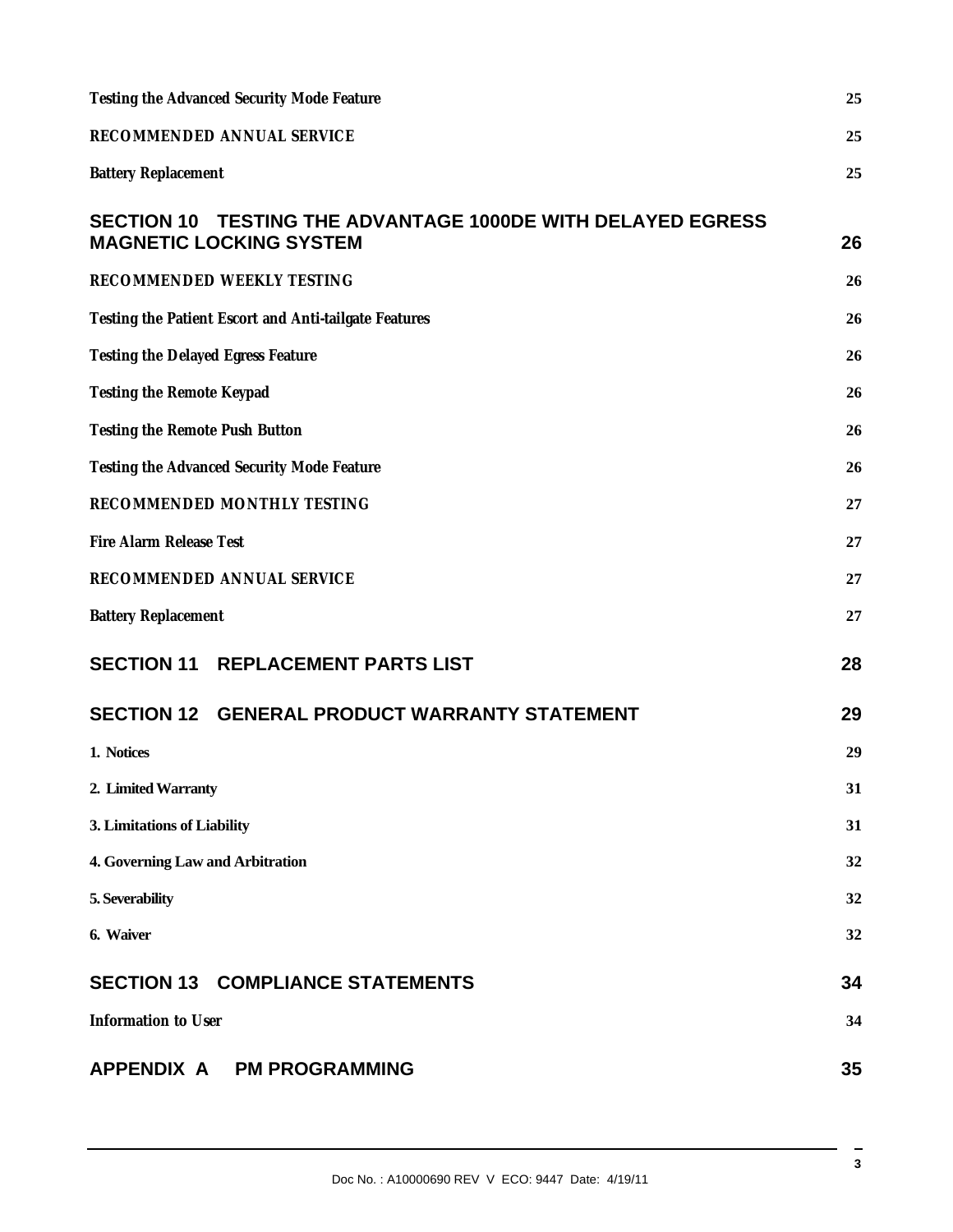# *INDEX OF FIGURES*

| Figure 2-1 Advantage 1000DE Grounding Requirements                                   | 8  |
|--------------------------------------------------------------------------------------|----|
| Figure 5-1 Advantage 1000DE Exit Panel Front View                                    | 11 |
| Figure 5-2 Advantage 1000DE Exit Panel Rear Connections View                         | 11 |
| Figure 5-3 Advantage 1000DE Dip Switch Location, Functions & Settings                | 12 |
| Figure 7-1 Advantage 1000DE to One or Two Nurse Station Connections                  | 14 |
| Figure 7-2 Advantage 1000DE to Sounder Connections                                   | 14 |
| Figure 7-3 Advantage 1000DE to One Scepter <sup>®</sup> Antenna Connections          | 15 |
| Figure 7-4 Advantage 1000DE to Two Scepter <sup>®</sup> Antenna Connections          | 15 |
| Figure 7-5 Advantage 1000DE to Magnetic Door Contact Connections                     | 16 |
| Figure 7-6 Advantage 1000DE to Two Magnetic Door Contacts Connections                | 16 |
| Figure 7-7 Advantage 1000DE to Elevator Control Connections                          | 17 |
| Figure 7-8 Advantage 1000DE to Remote Keypad Connections                             | 17 |
| Figure 7-9 Advantage 1000DE to Electromagnetic Lock Connections                      | 18 |
| Figure 7-10 Advantage 1000DE to Two Electromagnetic Locks Connections                | 18 |
| Figure 7-11 Advantage 1000DE to a Single Delayed Egress Switch Connections           | 19 |
| Figure 7-12 Advantage 1000DE to Multiple Delayed Egress Switch Connections           | 19 |
| Figure 7-13 Advantage 1000DE to a Momentary Push Button Connections                  | 20 |
| Figure 7-14 Advantage 1000DE to Fire Alarm Control Panel Connections                 | 20 |
| Figure 7-15 Multiple Advantage 1000DE Panels to Fire Alarm Control Panel Connections | 21 |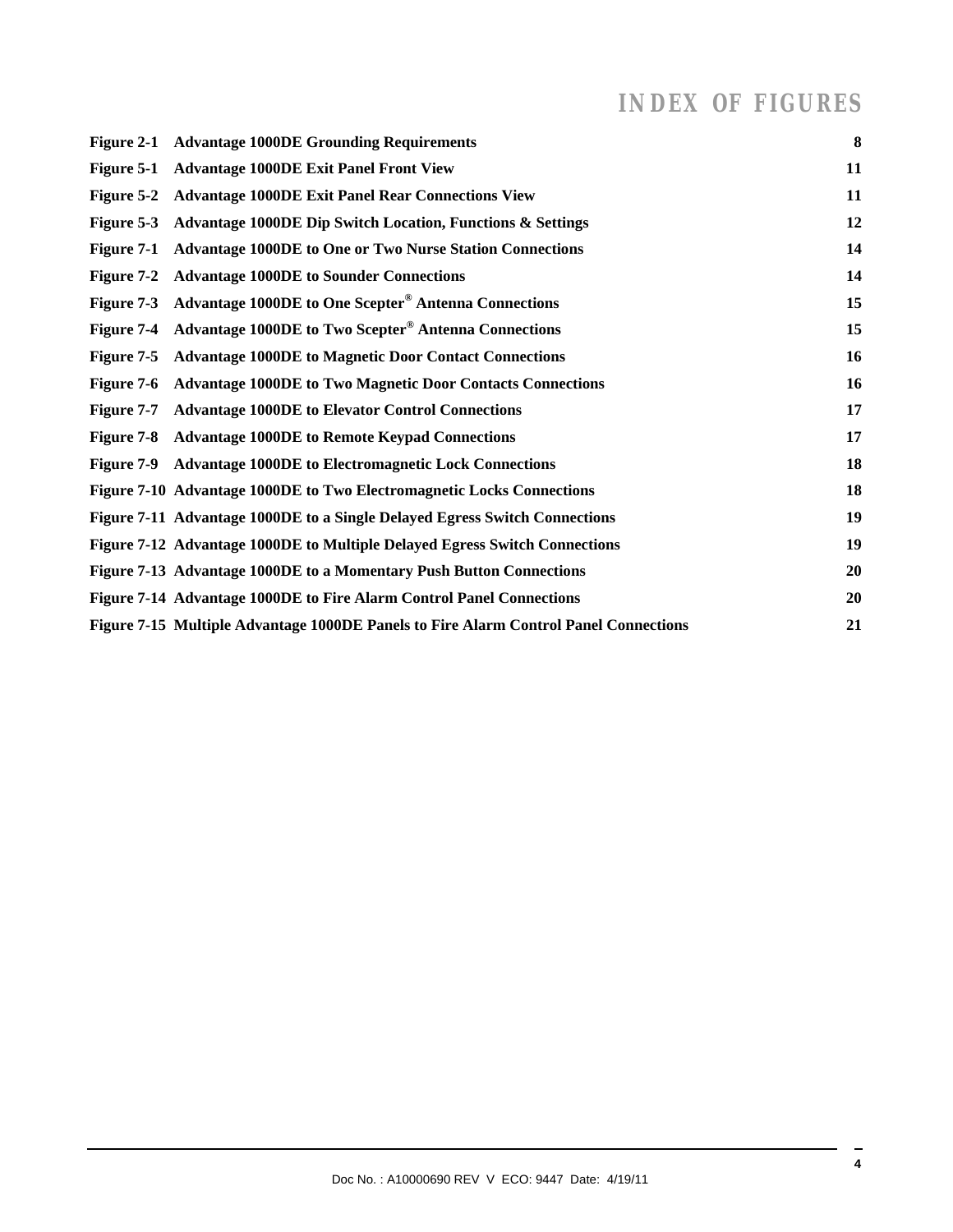# **SECTION 1 IMPORTANT NOTICES**

### **PLEASE READ THIS MANUAL BEFORE BEGINNING THE INSTALLATION OF A SECURE CARE SYSTEM**

This installation manual is provided for reference by purchasers and installers of Secure Care Products, Inc.'s ("Secure Care's") systems. This manual is not intended as a catalog of warnings for the protection of anyone or as a substitute for obtaining professional training or assistance in the design of a facility's security procedures and systems, or in the installation, set-up, testing, support, operation, maintenance, repair or use of Secure Care's systems. Nothing in this manual modifies the terms of Secure Care's General Product Warranty Statement or of any written agreement signed by Secure Care or creates further warranties or extends benefits of any sort to anyone beyond those already expressly established in Secure Care's General Product Warranty Statement and in any written contract signed by Secure Care.

#### **1. Secure Care is Not Responsible for the Locks**

 ALL LOCKS USED WITH SECURE CARE'S SYSTEM ARE DESIGNED, MANUFACTURED, LABELED AND DELIVERED SOLELY BY AN INDEPENDENT VENDOR OVER WHOM SECURE CARE HAS NO CONTROL AND FOR WHOSE ACTIONS OR FAILURES TO ACT SECURE CARE DISCLAIMS ALL RESPONSIBILITY. REGARDLESS OF WHETHER THE LOCKS CARRY SECURE CARE'S LOGO OR NAME OR ANY OTHER TRADEMARK, SERVICE MARK OR TRADE NAME USED OR CLAIMED BY SECURE CARE, SECURE CARE DISCLAIMS ALL WARRANTIES, EXPRESS OR IMPLIED, WITH RESPECT TO THE LOCKS AND/OR THEIR USE WITH OR OPERATION IN THE SECURE CARE SYSTEM, INCLUDING, WITHOUT LIMITATION, ALL IMPLIED WARRANTIES OF MERCHANTABILITY, FITNESS FOR A PARTICULAR PURPOSE, TITLE AND/OR NON-INFRINGEMENT. SECURE CARE ALSO DISCLAIMS ALL OBLIGATIONS WITH RESPECT TO THE LOCKS AND/OR THEIR USE WITH OR OPERATION IN THE SECURE CARE SYSTEM THAT MIGHT OTHERWISE ARISE OR BE IMPLIED FROM THE FACT THAT SUCH LOCKS CARRY SECURE CARE'S LOGO OR NAME OR ANY OTHER TRADEMARK, SERVICE MARK OR TRADE NAME USED OR CLAIMED BY SECURE CARE OR FROM THE DELIVERY OR INSTALLATION OF THE LOCKS WITH SECURE CARE SOFTWARE, PARTS AND/OR PRODUCTS OR FROM A COURSE OF DEALING OR USAGE IN TRADE. ALL RESPONSIBILITY FOR DESIGNING, MANUFACTURING, LABELING AND WARNING OF HIDDEN DEFECTS OR DANGERS IN THE LOCKS AND/OR THEIR USE WITH AND OPERATION IN THE SECURE CARE SYSTEM RESTS EXCLUSIVELY WITH THE INDEPENDENT VENDOR, AND ANY CLAIMS, COSTS, DAMAGES OR LIABILITIES ARISING FROM THE LOCKS AND/OR THEIR USE WITH OR OPERATION IN THE SECURE CARE SYSTEM SHALL BE MADE SOLELY AGAINST THE INDEPENDENT VENDOR.

#### **2. Secure Care Is Not Responsible for The Computer Hardware.**

 IF YOU PURCHASE COMPUTER HARDWARE THROUGH SECURE CARE AND REQUEST THAT SECURE CARE SOFTWARE BE INSTALLED AND TESTED ON THAT HARDWARE AT THE FACTORY, SECURE CARE WARRANTS ONLY THAT THE HARDWARE AND THE SOFTWARE PACKAGES WERE INSTALLED, SET-UP AND TESTED PRIOR TO SHIPMENT IN ACCORDANCE WITH ALL SECURE CARE PRODUCT MANUALS AND THAT, AT THE TIME THE HARDWARE AND THE SOFTWARE PACKAGES WERE FINALLY INSPECTED AT THE FACTORY, THEY WERE PERFORMING (SUBJECT TO SECURE CARE'S SPECIFIED TOLERANCES) IN ACCORDANCE WITH SECURE CARE'S SPECIFICATIONS. SECURE CARE WILL NOT BE RESPONSIBLE FOR ANY DEFECTS IN OR PROBLEMS CAUSED BY THE HARDWARE, ALL CLAIMS FOR WHICH MUST BE MADE TO THE HARDWARE MANUFACTURER AND/OR VENDOR. SECURE CARE DISCLAIMS ALL WARRANTIES, EXPRESS OR IMPLIED, WITH RESPECT TO THE HARDWARE AND/OR ITS USE WITH OR OPERATION IN THE SECURE CARE SYSTEM, INCLUDING, WITHOUT LIMITATION, ALL IMPLIED WARRANTIES OF MERCHANTABILITY, FITNESS FOR A PARTICULAR PURPOSE, TITLE AND/OR NON-INFRINGEMENT. SECURE CARE ALSO DISCLAIMS ALL OBLIGATIONS WITH RESPECT TO THE HARDWARE AND/OR ITS USE WITH OR OPERATION IN THE SECURE CARE SYSTEM THAT MIGHT OTHERWISE ARISE OR BE IMPLIED FROM THE FACT THAT SUCH HARDWARE CARRIES SECURE CARE'S LOGO OR NAME OR ANY OTHER TRADEMARK, SERVICE MARK OR TRADE NAME USED OR CLAIMED BY SECURE CARE OR FROM THE DELIVERY OR INSTALLATION OF THE HARDWARE WITH SECURE CARE SOFTWARE, PARTS AND/OR PRODUCTS OR FROM A COURSE OF DEALING OR USAGE IN TRADE. ALL RESPONSIBILITY FOR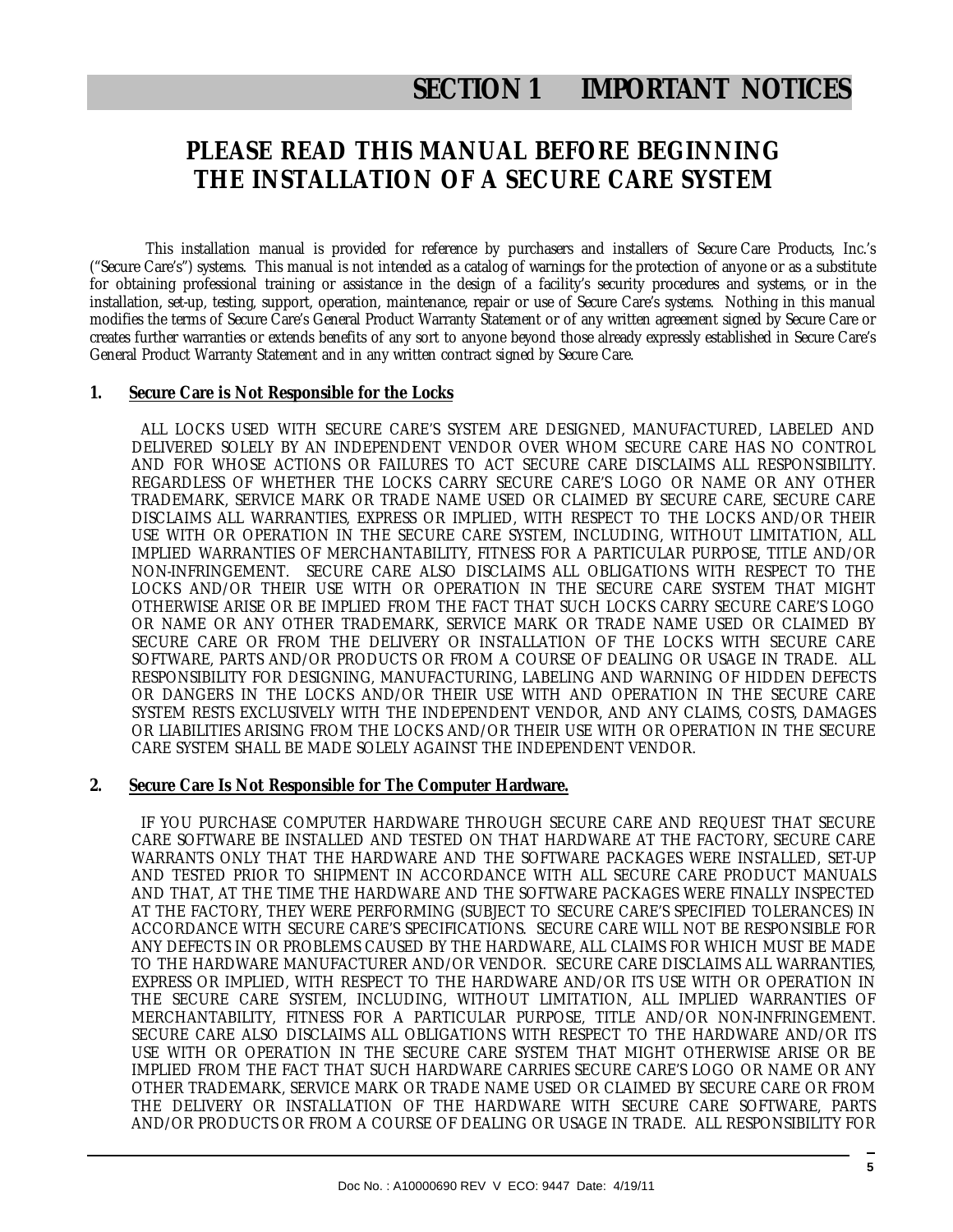DESIGNING, MANUFACTURING, LABELING AND WARNING OF HIDDEN DEFECTS OR DANGERS IN THE HARDWARE AND/OR ITS USE WITH AND OPERATION IN THE SECURE CARE SYSTEM RESTS EXCLUSIVELY WITH THE HARDWARE MANUFACTURER AND/OR VENDOR, AND ANY CLAIMS, COSTS, DAMAGES OR LIABILITIES ARISING FROM THE HARDWARE AND/OR ITS USE WITH OR OPERATION IN THE SECURE CARE SYSTEM SHALL BE MADE SOLELY AGAINST THE HARDWARE MANUFACTURER AND/OR VENDOR.

#### **3. Several Factors Outside the Secure Care System Can Affect its Performance**

 Secure Care's software, parts and products are designed for operation in a wireless system. However, the range, performance, and predictability of any wireless system, including Secure Care's, is dependent on several factors, including, but not limited to, the following: building structure; environmental extremes (e.g., temperature, earth tremors, air pollution, etc.); the proximity of other wireless devices; the presence of variable speed products; sources of Radio Frequency Interference (RFI); physical orientation and positioning of the equipment; and sources of Electro Static Discharge (ESD). Secure Care is not responsible for the effect of these types of factors on operation of its software, parts and products and disclaims all responsibility for any claim relative thereto.

#### 4. **The Secure Care System Must be Properly Installed**

Secure Care's system must be installed, set-up, tested, supported, operated, maintained, repaired and used only in accordance with all manuals and instructions (including the user, installation, technical and other manuals) issued by Secure Care (the "Product Manuals"). It is your responsibility to assure that any person who might be installing, setting-up, testing, supporting, maintaining or repairing the Secure Care system knows the contents of and has access to the Product Manuals and has successfully completed Secure Care technical training. It is also your responsibility to assure that any person who might be operating or using this Product knows the contents of and has access to the Product Manuals and has successfully completed Secure Care in-service training. Secure Care can not be responsible for performance problems caused by a failure to follow prescribed and appropriate procedures for installation, set-up, testing, support, operation, maintenance, repair and use.

All adjustable features on new and repaired Secure Care software, parts and products are shipped with "factory default" settings. These "factory default" settings may not comply with building and life safety codes or other applicable laws and regulations in the location where they are installed or operated. Secure Care strongly recommends, therefore, that the settings on all Secure Care software, parts and products be checked and, if necessary, reset to comply with local building and life safety codes and other applicable laws and regulations at the time of any installation, set-up, testing, support, maintenance or repair.

#### 5. **Performance of the Secure Care System Software Depends on Proper Maintenance**

Secure Care's system is driven by software. However, the performance and reliability of any software-driven system depends on adequately maintaining the recommended minimum configuration of computing platform, operating systems and applications programs and on regularly performing industry-standard and application-specific backup processes. If recommended minimum configurations of computing platform, operating systems, and applications programs are not adequately maintained, or if appropriate backups are not regularly performed, the software may not drive the system as intended. Secure Care is not responsible for operational problems caused by a failure to perform these maintenance and backup procedures and disclaims all responsibility for any claim relative thereto.

#### 6. **Only a Qualified Service Technician Should Work on a Secure Care System**

Secure Care does not authorize, and strongly recommends against, any installation or field replacement of software, parts or products by untrained contractors or facility staff. Such work can be hazardous, can render the system ineffective and will void any Secure Care warranty or liability that might otherwise relate to the system.

Before any software, parts or products which have been designed and manufactured by Secure Care can be safely installed, set-up, tested, supported, maintained or repaired, technical training in accordance with standards established by Secure Care is required. Regardless of how Secure Care's software, parts or products are obtained, they should not be installed, set-up, tested, supported, maintained or repaired by any person who has not satisfactorily completed that technical training (a "qualified service technician".) When Secure Care's software, parts or products are sold separately from installation services, it is assumed that only a qualified service technician will conduct any installation, set-up, testing, support, maintenance or repair involving that software, part or products.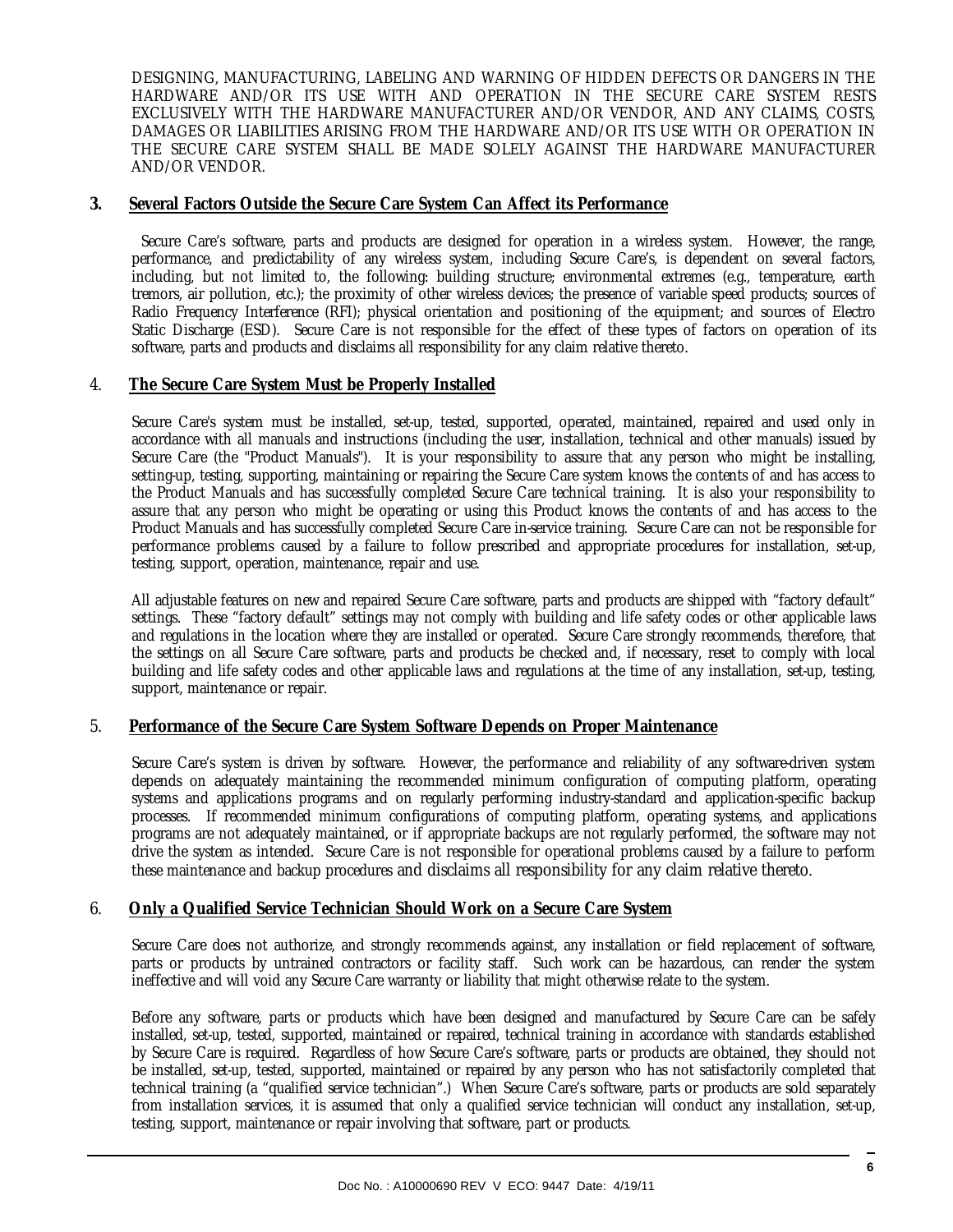#### 7. **Any Work Must Comply with Electrical and Life Safety Codes**

It is important that any installation, set-up, testing, support, operation, maintenance, repair or use involving the system comply with all local and national electrical and life safety codes. If you have any questions about compliance with those codes, please contact your local authorities.

#### 8. **Immediately Have Replacements or Repairs Checked On-Site by a Qualified Service Technician**

Secure Care receives and responds to telephone and dial-in inquires (the "Help Line") about its software, parts and products for the purpose of discussing users' experiences with Secure Care's system, helping users better understand how their systems work, and providing ideas about what may be causing difficulties. However, Secure Care cannot accurately diagnose the cause of any problems or give complete instructions on how to fix problems over the telephone or Internet. The only way to assure that software, parts or products are installed, set-up, tested, supported, maintained or repaired correctly or that a Secure Care system is functioning properly is to have it examined on site by a qualified service technician. In addition, Secure Care software, parts and products cannot be operated or used correctly by anyone who has not successfully completed Secure Care in-service training. Secure Care's Help Line is not a substitute for on-site diagnosis and servicing by a qualified service technician or for successful completion of Secure Care inservice training. Secure Care strongly recommends that any installation, set-up, testing, support, maintenance or repair of a system that is performed by a person who has not satisfactorily completed technical training in accordance with standards established by Secure Care be immediately checked on-site by a qualified service technician.

WARNING: EVEN SLIGHT MODIFICATIONS TO THE SYSTEM OR CHANGES IN THE OPERATING ENVIRONMENT MAY CAUSE SECURE CARE'S SYSTEM TO MALFUNCTION. THE ONLY WAY TO ASSURE THAT SECURE CARE'S SYSTEM HAS BEEN INSTALLED, SET-UP, TESTED, SUPPORTED, MAINTAINED AND REPAIRED CORRECTLY IS TO HAVE A QUALIFIED SERVICE TECHNICIAN DO THE WORK.

#### **9. The Secure Care System is not a Substitute for Careful Identification and Monitoring by Professional Staff**

Secure Care's software, parts and products have been designed to augment a facility's reasonable procedures for protecting residents, patients, and infants. However, no system or combination of procedures and equipment can eliminate all risk or assure complete security. Secure Care's system is not intended as a substitute for the careful identification and monitoring of residents, patients, and infants by a facility's professional staff.

Revised 11/16/07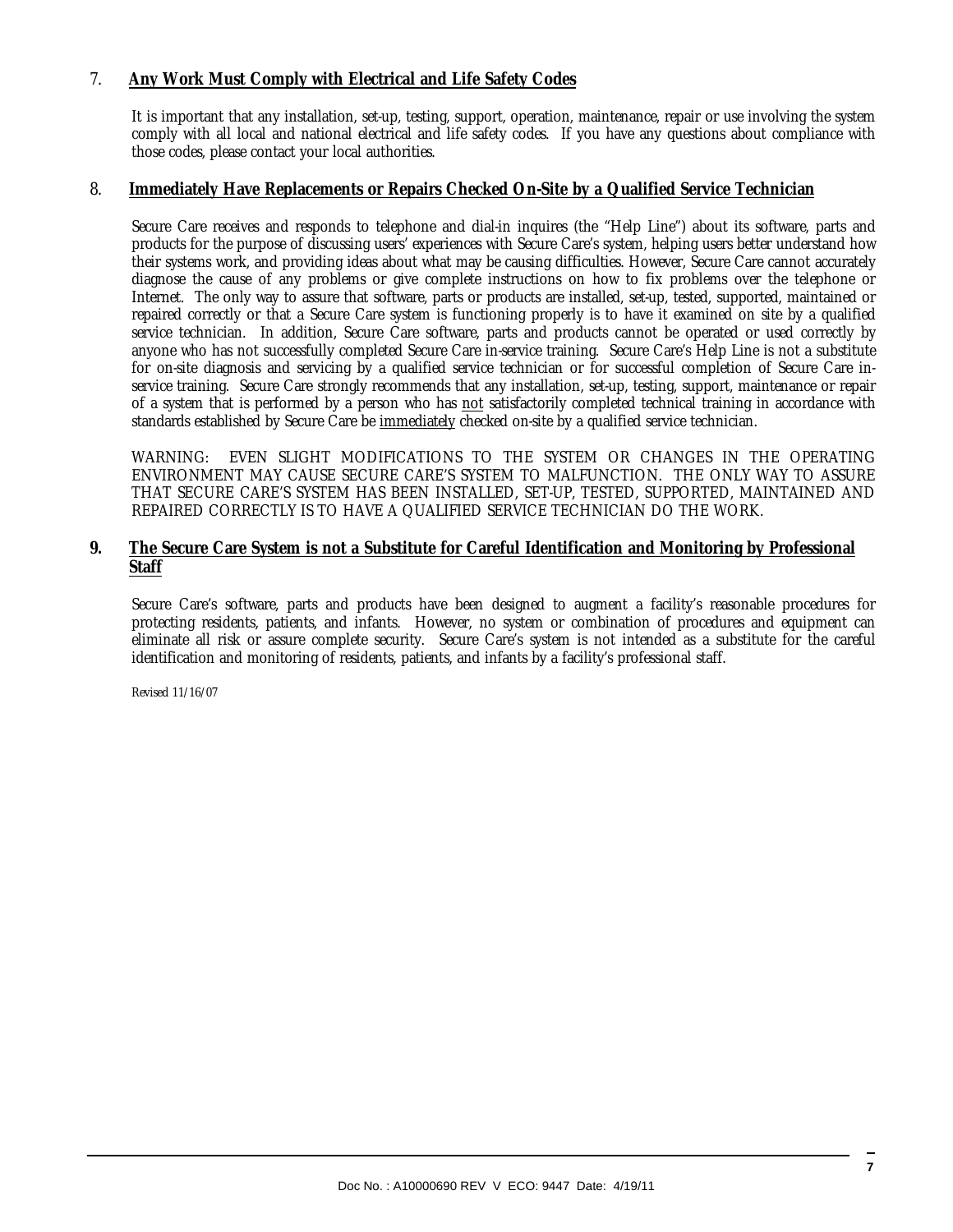# **SECTION 2 POWER AND GROUNDING REQUIREMENTS**

A 110VAC (overseas 220AC) duplex outlet (2A) with external ground wire is required within 12 feet (3.7 meters) of each Advantage 1000DE Exit location. Proper grounding is critical to the safe operation of the Advantage 1000DE system.

**NOTE: Do not extend the power supply cord or grounds wire attached to the Advantage 1000DE panel. The maximum distance the duplex outlet should be from the Advantage 1000DE is 12 feet (3.7 meters).** 



**Figure 2-1 Advantage 1000DE Grounding Requirements**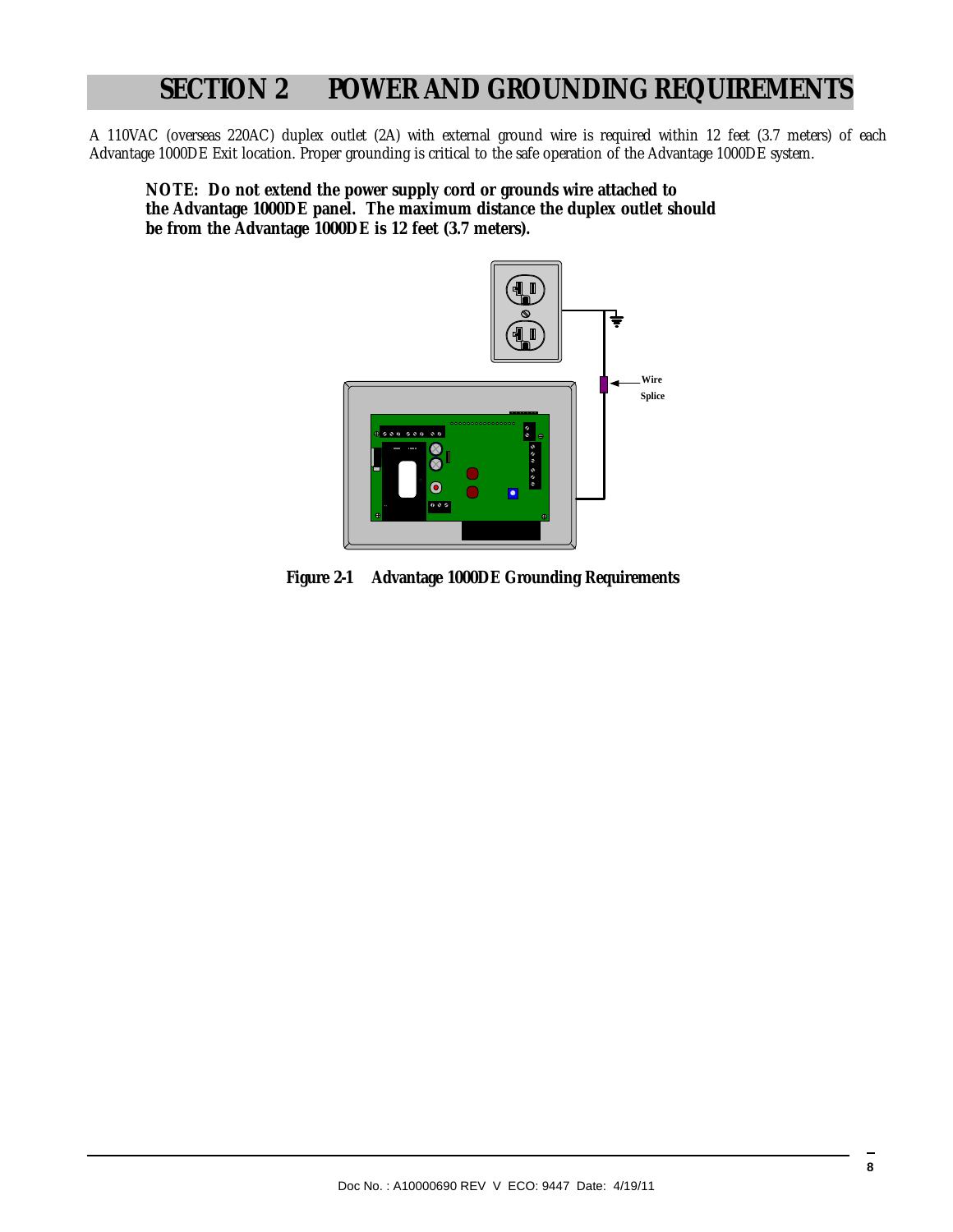- **1.** Seek prior approval from the local life/fire safety officials before installing the Advantage 1000DE locking system.
- **2.** Identify all equipment to be installed and inspect for any damage that may have resulted during shipment. If damage is found notify the carrier immediately and arrange for inspection. Be sure to retain all packing material.
- **3.** Run all Nurse Station wires.
- **4.** Determine the location of the Advantage 1000DE Exit panel and cut holes in the wallboard as needed. Mount surface mount boxes if required.
- **5.** Mount the electromagnetic lock in strict accordance with the manufacturer's instructions.

#### **NOTE: All life safety codes and electrical codes must be strictly followed.**

- **6.** Mount the magnetic door contacts on the swing edge of the door.
- 7. Mount the Scepter<sup>®</sup> Antenna and route the cable into the Exit Panel box. (Scepter<sup>®</sup> Antenna should not be mounted on metal)
- **8.** Route all wires into the exit panel box. (Door contact, nurse station, exit panel power, magnetic lock, etc...)
- **9.** Prepare all wires for connection to the Advantage 1000DE Panel.
- **10.** Determine the location for the Nurse Station and cut hole in wallboard or mount surface mount box as needed.
- **11.** Route Nurse Station cables into the mounting box and prepare wire for connection to the Nurse Station.
- **12.** Make all wiring connections as shown on the following pages.
- **13.** Plug in all power supplies and batteries on the Advantage 1000DE Exit Panel as well as the Nurse Station.
- **14.** The system is now ready for tuning and testing.
- **15.** The system should now be operational and your local distributor should provide in-service training.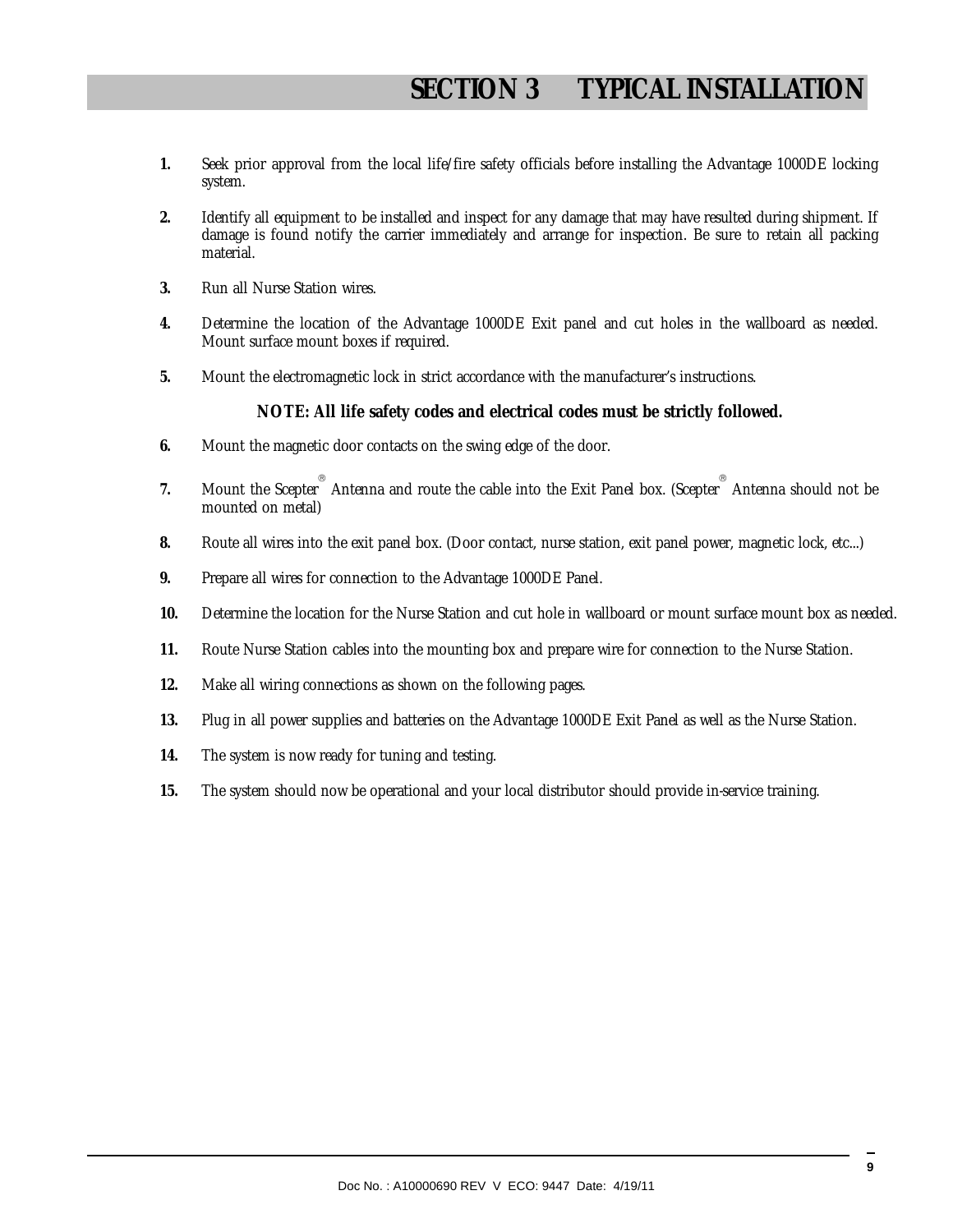# **SECTION 4 SPECIFICATIONS**

**Relay Specifications:**

**Input Power:** 9VDC, 200ma plug-in wall adapter **Battery Back up:** 9VDC rechargeable battery, 120mA minimum **Battery Back up time:** Approximately 45 minutes

**Lock Relay (2):** 35VAC/DC, 1A max.

**NOTE: Lock relays are normally open and close upon activation. Lock relays are activated by the presence of a valid transmitter. Lock relays will remain in a closed state while a valid transmitter is within the detection area of the Advantage 1000DE system.** 

**Nurse/Elevator Relay (1/1):** 35VAC/DC, 1A max.

**NOTE: The Nurse and Elevator relays are activated when the Advantage 1000DE panel is in an alarm state. The Nurse and Elevator relays will remain in a closed state until the Advantage 1000DE panel is reset.** 

**Mounting Boxes for Exit Panels:** Flush Mount Box SCP Part #A10000210 Surface Mount Box SCP Part #401 Dimensions: 4-1/2" (H) x 6-3/8" (W)



 **CAUTION: Use only the DC power supply provided with this unit. Use of a different DC power supply may increase the risk of fire or electric shock.**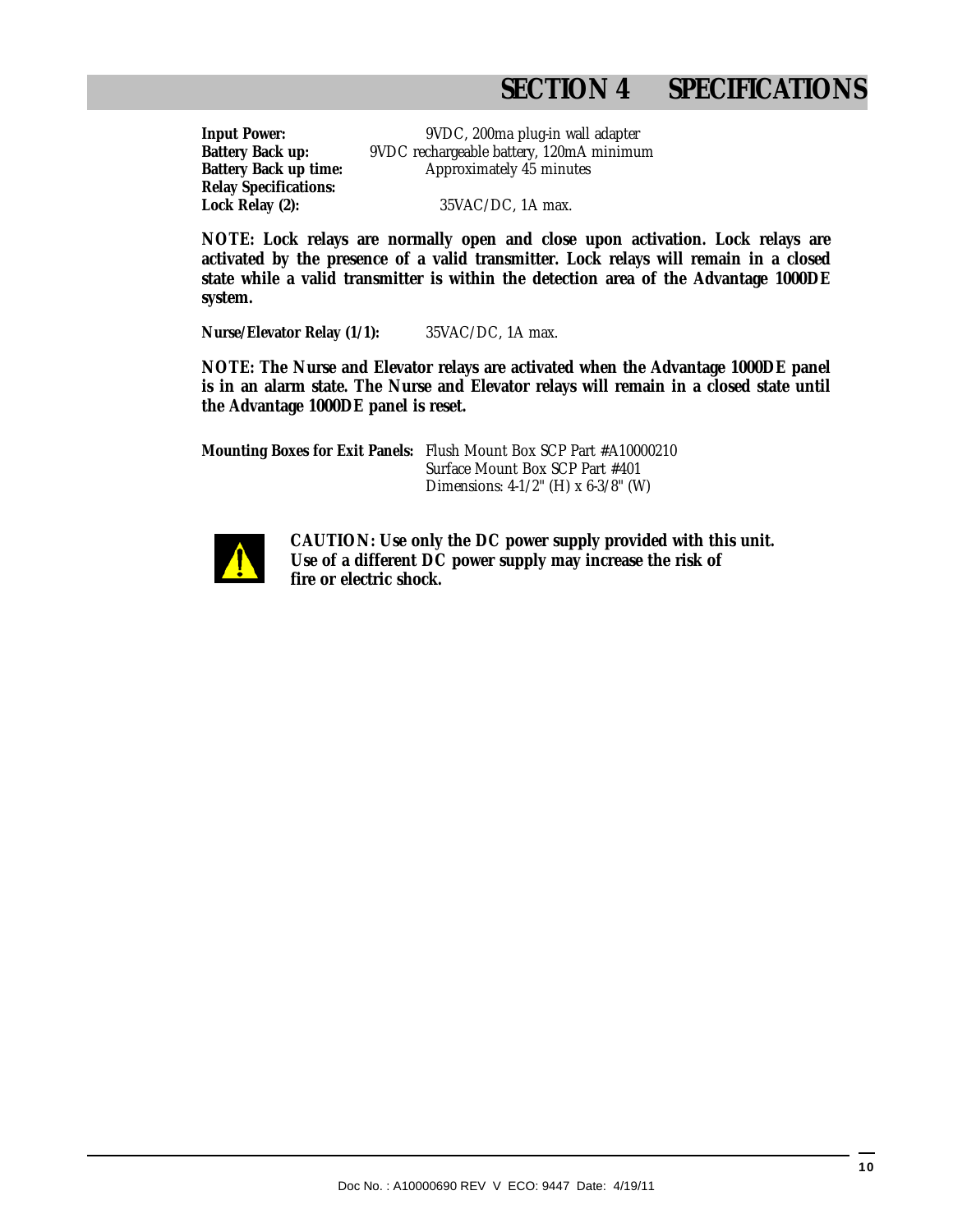

**Figure 5-1 Advantage 1000DE Exit Panel Front View** 



**Figure 5-2 Advantage 1000DE Exit Panel Rear Connections View**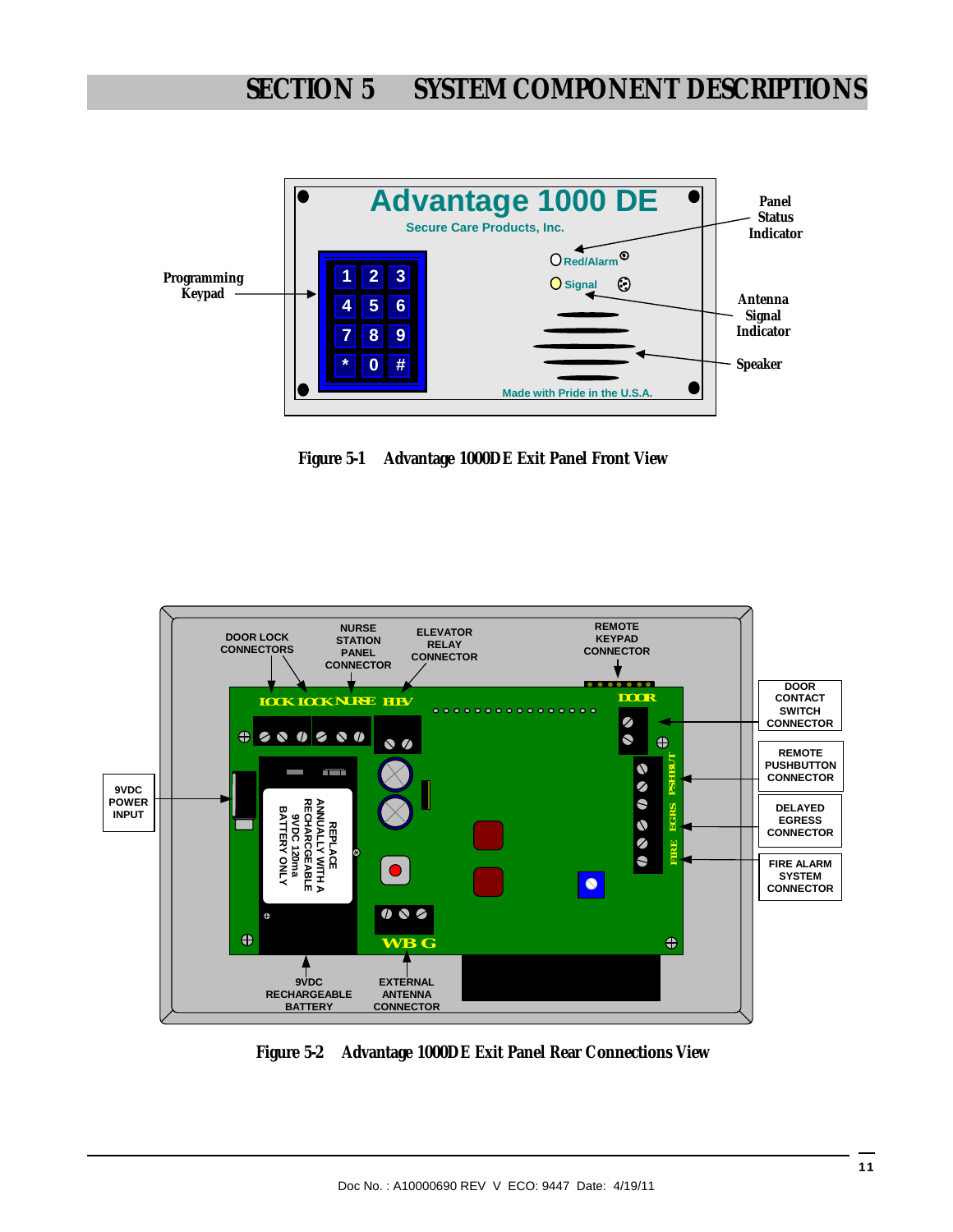# **SECTION 5 SYSTEM COMPONENT DESCRIPTIONS**



| Switch $#$ | <b>Function</b> | Settings                |
|------------|-----------------|-------------------------|
|            | Sounder Volume  | Soft - Up / Loud - Down |
|            | Sounder On/Off  | On - Up / Off - Down    |
|            | Power           | On - Up / Off - Down    |
|            | Not Used        | N/A                     |
|            |                 |                         |

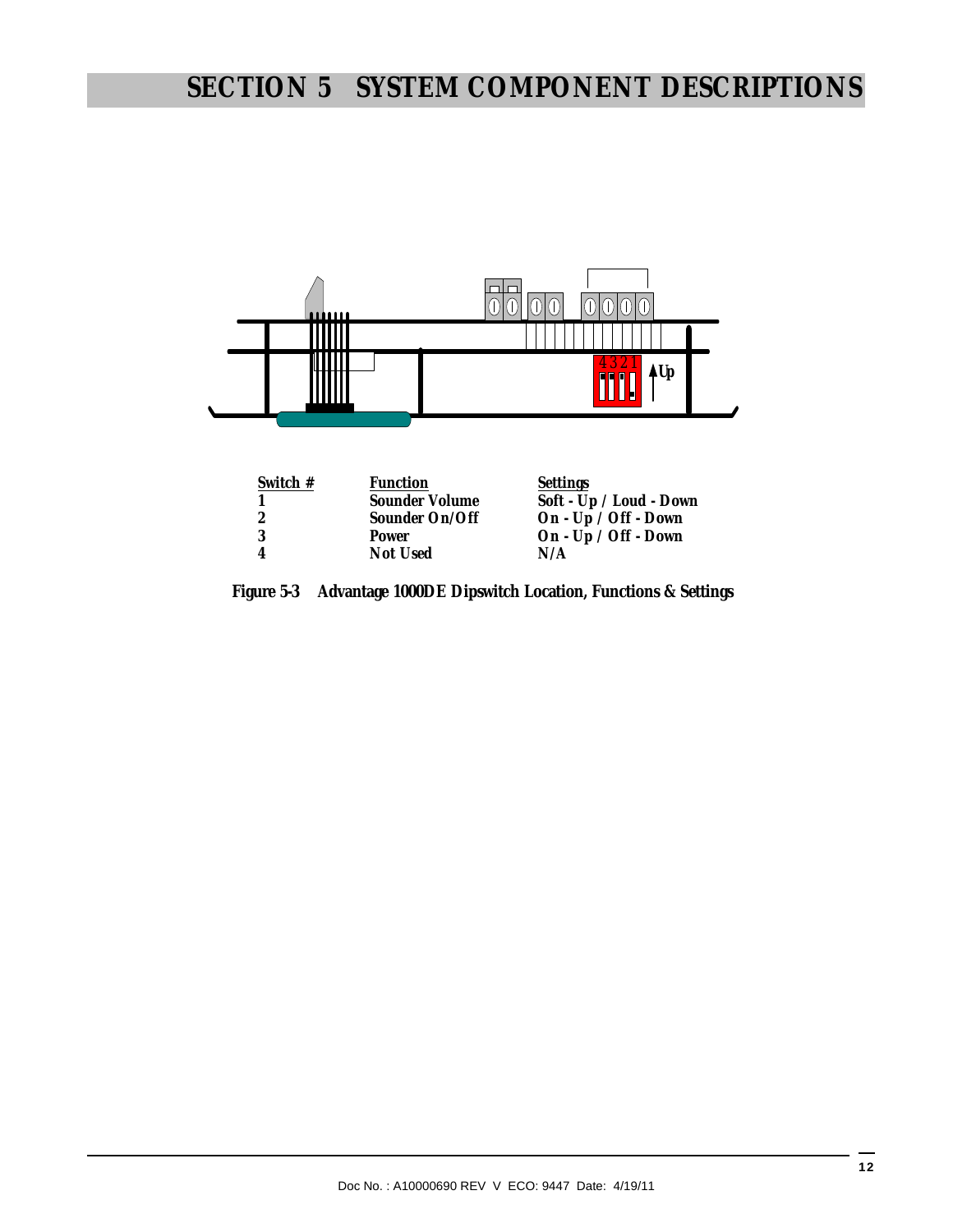The Advantage 1000DE wandering resident locking system is designed to augment your policy regarding wandering residents. If used and tested properly the system should provide many years of trouble free operation. The standard system consists of the Advantage 1000DE Exit Panel, the electromagnetic lock, and one or two Scepter® Antennas, part # 699, and a set of magnetic door contacts.

The standard mode of operation for the Advantage 1000DE allows free access of the door by staff members and visitors but quietly locks the door when a monitored wandering resident approaches the door. When the resident leaves the monitored area the door unlocks and access is again available for the staff and visitors. If a staff member is escorting a monitored resident out the door, the patient escort code can be entered to allow both staff member and resident to exit without creating an alarm. There are other features of the Advantage 1000DE system that can be programmed by the authorized personnel, including PM function and perimeter alarm.

**Primary Reset Code:** This code is used to reset an alarm condition or escort a monitored resident through a door without creating an alarm condition in normal mode. In the **Advanced Security Mode,** the primary reset code will not allow access through a door. This code should not be given to family members or visitors. Only staff members should be allowed to reset an alarm condition or escort a resident out of the building without creating an alarm.

**Secondary Reset Code:** In the **Advanced Security Mode**, the secondary code is used to escort a resident through the door. This code is also used to enter the programming mode of the system. This code should only be given to authorized staff members.

**PM Function:** This allows you to program the panel to lock and unlock the door automatically at certain times of the day whether a monitored resident is near the monitored area or not.

**Loiter Alarm feature**: The feature when activated will create an alarm condition whenever a monitored resident remains with the detection range of the system for a predetermined period.

**Delayed Egress Selectable Timing:** This feature allows the Advantage 1000DE panels to be programmed for either 15 second release on delayed egress activation or 30 second release. Before changing to 30 seconds, you will need approval from authority having jurisdiction per NFPA 101 Life Safety Code.

**Software Version Verification:** This feature allows the user to determine which software version is installed in the Advantage 1000DE.

**Latching Delayed Egress:** Enabling the latching delayed egress function of the panel allows the panel to be programmed to remain in an unlocked state whenever the delayed egress cycle has released the door and anyone has exited the facility through the door. A valid reset code entered by a staff member is required before the door is available to lock again.

#### **Advanced Security Mode:**

In Advanced Security Mode the Primary Reset Code (\*234 or equivalent) will not allow the escort of a monitored resident. The Primary Reset Code may still be used to reset an alarm condition. If a Push Button is used In Advanced Security Mode, it will not allow access while a monitored resident is in detection range. An audible alarm will sound while the Push Button is pressed and a monitored resident is nearby. In the absence of a monitored resident the push button and Primary Reset Code will work as usual. Enabling the Advanced Security Mode feature has no affect on the Secondary Reset Codes (\*567 or equivalent) operation.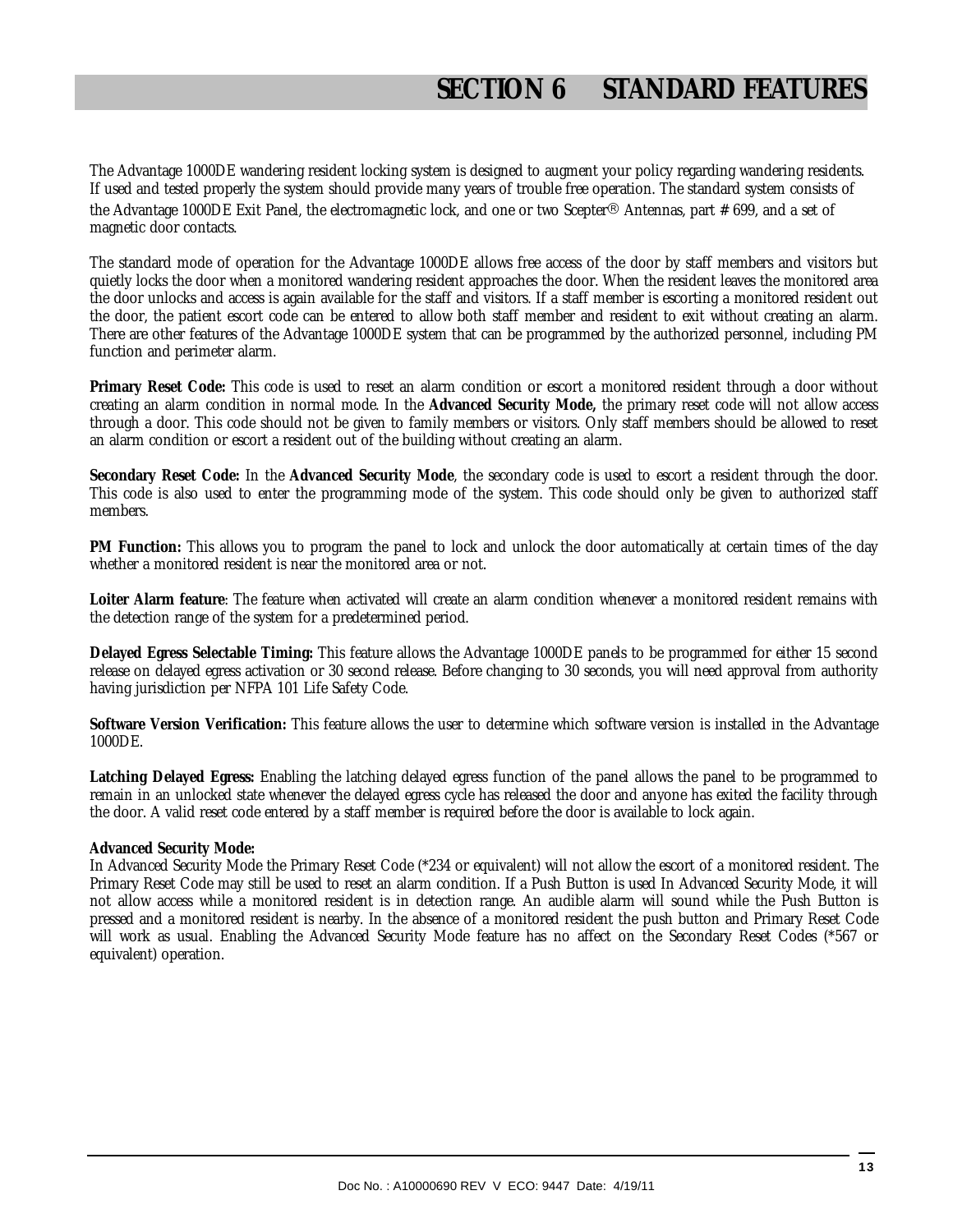## **Single or Double Nurse Station Connections**



**Figure 7-1 Advantage 1000DE to One or Two Nurse Station Connections**

Connect the SCP Part #432 cable to the Nurse Station relay on the Advantage 1000DE and the input ports on the 203 Nurse Station as shown in Figure 7-1. When the Advantage 1000DE Panel alarms, the 203 Nurse Station will alarm. When connecting multiple 203 Nurse Stations to the Advantage 1000DE Panel the Nurse Stations must be wired in parallel.

### **Sounder Connections**



**Figure 7-2 Advantage 1000DE to Sounder Connections** 

Connect the positive lead of the DC power supply to the positive side of the Sounder. Connect the negative lead to one side of the nurse or elevator relay. Connect a jumper wire from the remaining side of the nurse or elevator relay to the negative side of the Sounder.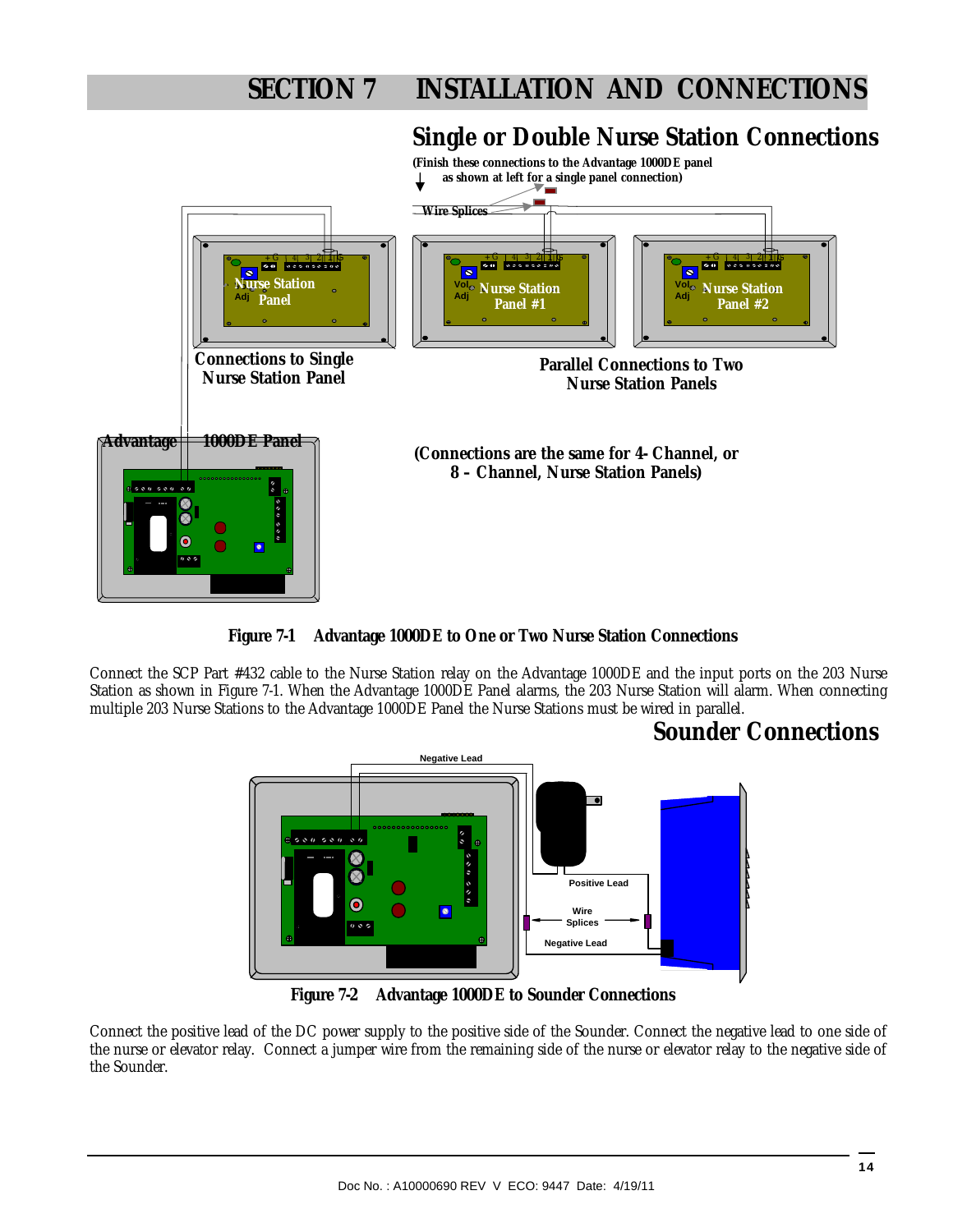## **External Antenna Connections**





**Connecting an SCP Part #699 Scepter**® **Antenna:** Use the SCP Part #429 cable provided with the Advantage 1000DE kit. Connect the #699 Scepter® Antenna to the Advantage 1000DE panel as shown in Fig. 7-3.

> **NOTE: A single #699 Scepter**® **Antenna should cover most door openings up to 60" (1.5 meters) in total width, from antenna position to the opposite side of the door.**

> **NOTE: The Part #699 Scepter**® **Antenna must be mounted in a vertical fashion and must be located 4-6 inches from the floor. The Part#699 Scepter**® **Antenna should be mounted on the latch side of the door. The Part #699 Scepter**® **Antenna should not be mounted on metal (e.g. metal doorframe).**



**Figure 7-4 Advantage 1000DE to Two Scepter**® **Antenna Connections** 

**Connecting two SCP Part #699 Scepter® Antennas:** Use the SCP Part #429 cable provided with the Advantage 1000DE kit. Connect the #699 antenna to the Advantage 1000DE panel as shown in Figure 7-4.

> **NOTE: The #699 Scepter**® **Antenna must be mounted in a vertical fashion and must be located 4-6 inches from the floor. The #699 Scepter**® **Antenna should be mounted on the latch side of the door. The #699 Antenna should not be mounted on metal (e.g. metal doorframe).**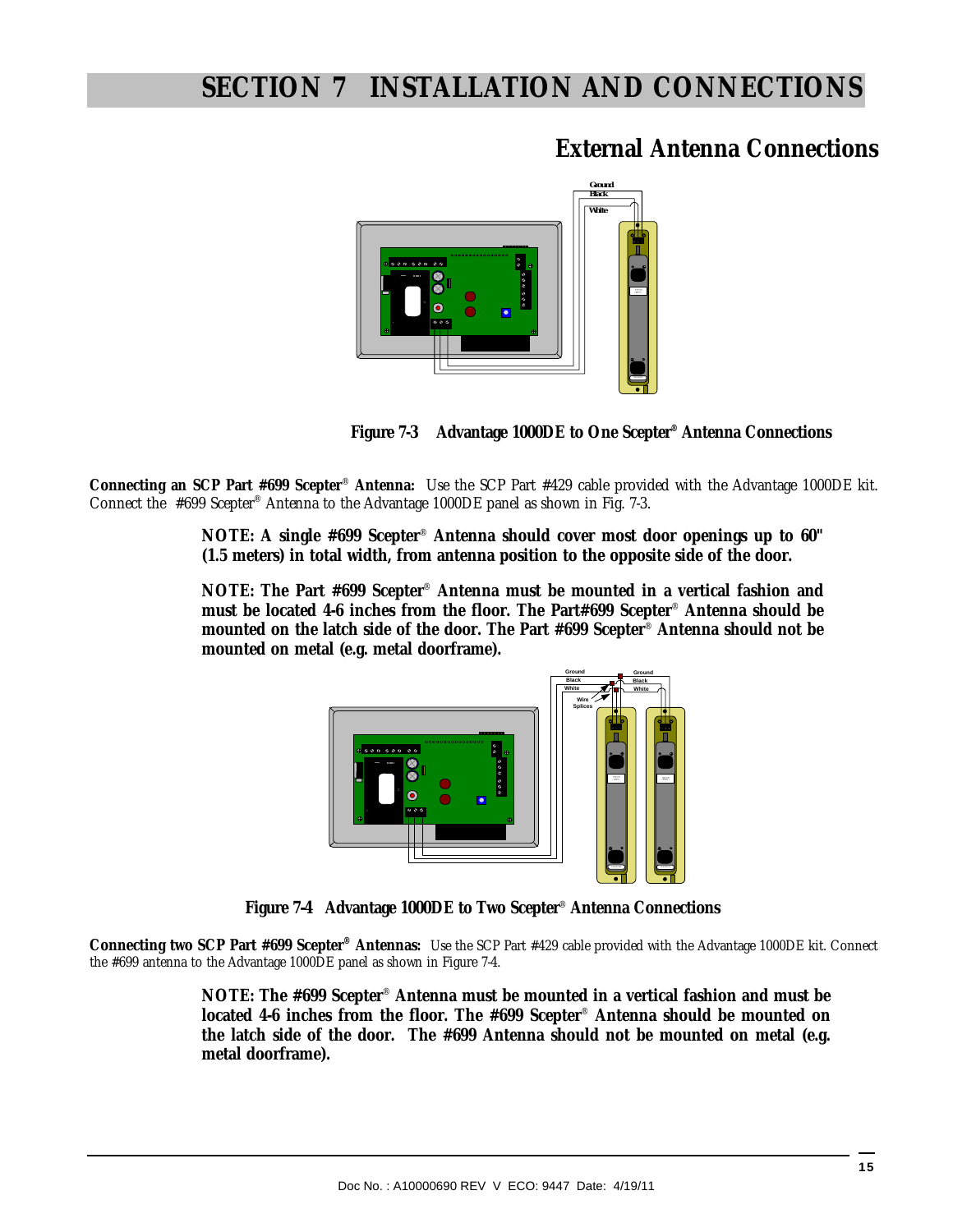**NOTE: A pair of #699 Scepter**® **Antennas should cover most door openings up to 120" (3.0 meters) in total width from antenna to antenna.** 

## **Magnetic Door Contact Connections**





Using the SCP Part #427 cable supplied in the kit, twist the red and black together and the yellow and green together. This will provide the two conductors shown in Figure 7-5. Connect the red/black pair to one screw terminal and green/yellow pair to the other screw terminal. Connect the two conductor **pairs** to the leads on the magnetic door contacts as shown in Figure 7-5.

> **NOTE: Install the magnetic contacts approximately 1/4 inch (6mm) apart. The magnetic contacts should not touch when the door is closed.**

## **Two Sets of Magnetic Door Contact Connections**



 **Figure 7-6 Advantage 1000DE to Two Magnetic Door Contacts Connections** 

Using the SCP Part #427 cable supplied in the kit, twist the red and black wires together, and twist the green and yellow wires together. This will provide the two conductors shown in Figure 7-6. Connect the red/black pair to one screw terminal and yellow/green pair to the other screw terminal and connect the two wires pairs to the leads on the magnetic door contacts as shown in Figure 7-6.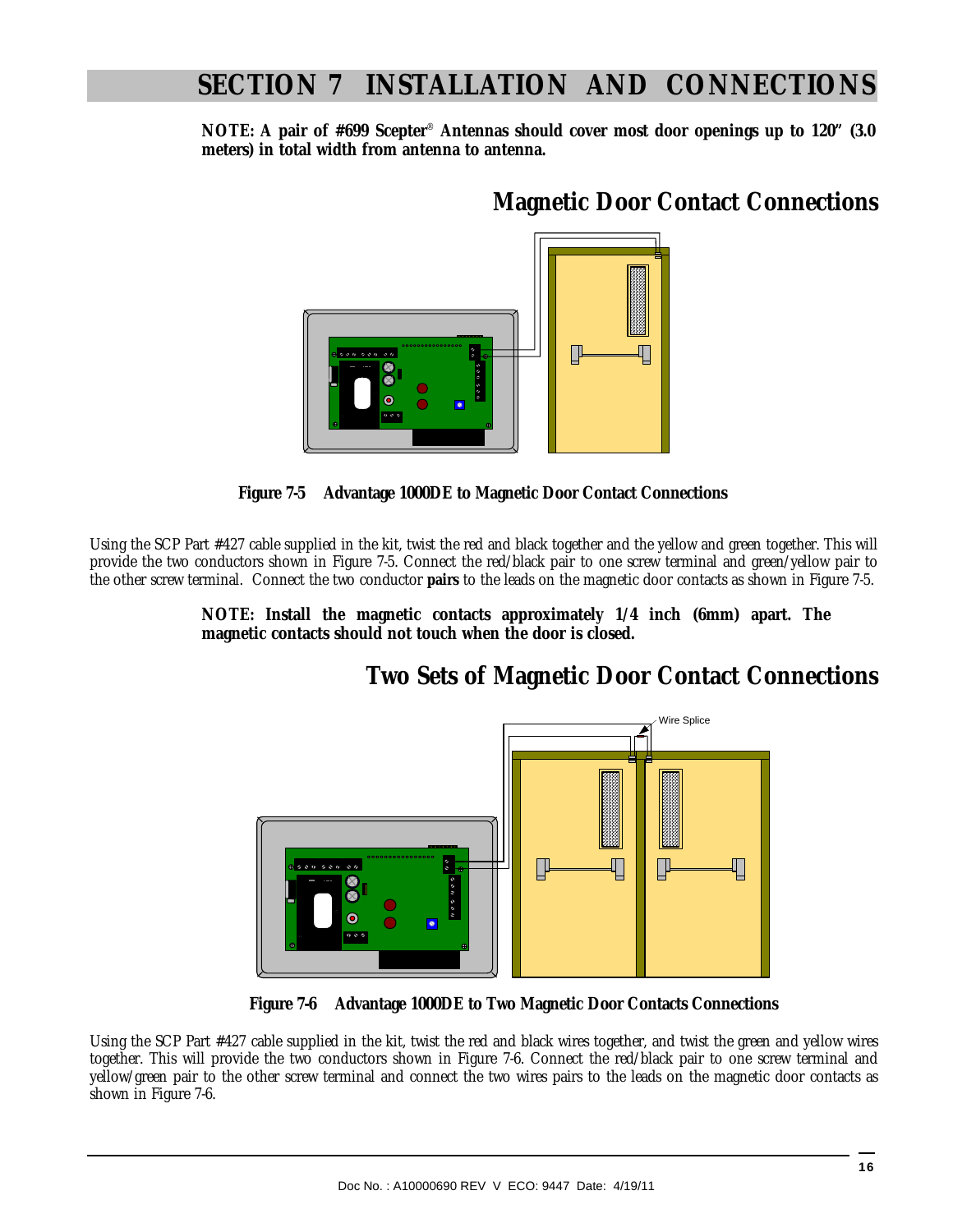**NOTE: The magnetic door contacts are wired in series. NOTE: Install the magnetic contacts approx. 1/4 inch (6mm) apart. The magnetic contacts should not touch when the door is closed.** 

### **Elevator Connections**

When interfacing the Advantage 1000DE system to an elevator system, the elevator service company must make all final connections. **All electrical and life safety codes must be strictly adhered to when making this connection. Consult with the elevator service company prior to installing the system.** Special interface relays may be required for connection to the elevator system. The maximum voltage that should pass through the elevator relay is a 35VAC/DC, and the maximum current that should be switched through the relay is 1A.



**Figure 7-7 Advantage 1000DE to Elevator Control Connections** 

**Theory of operation**: The elevator interface relay is in a normally open state. When the Advantage 1000DE Panel alarms, the elevator relay changes to a closed state. The elevator relay remains in the closed state until the Advantage 1000DE Panel is reset.

## **Remote Keypad Connections**

When connecting the keypad, if the connector on the exit panel points away from the panel, then the ribbon cable must be connected to the keypad and the Advantage 1000DE panel in the same orientation at both ends. In other words, the blue color stripe should be on the same side. If the connector is parallel to the faceplate then the orientation is opposite so that the blue stripe is on opposite sides.

Ribbon Cables  $A05031031 = 2$  Feet A05031032 =10 Feet A05031033 = 15 Feet A05031034 = 30 Feet



**Figure 7-8 Advantage 1000DE to Remote Keypad Connections**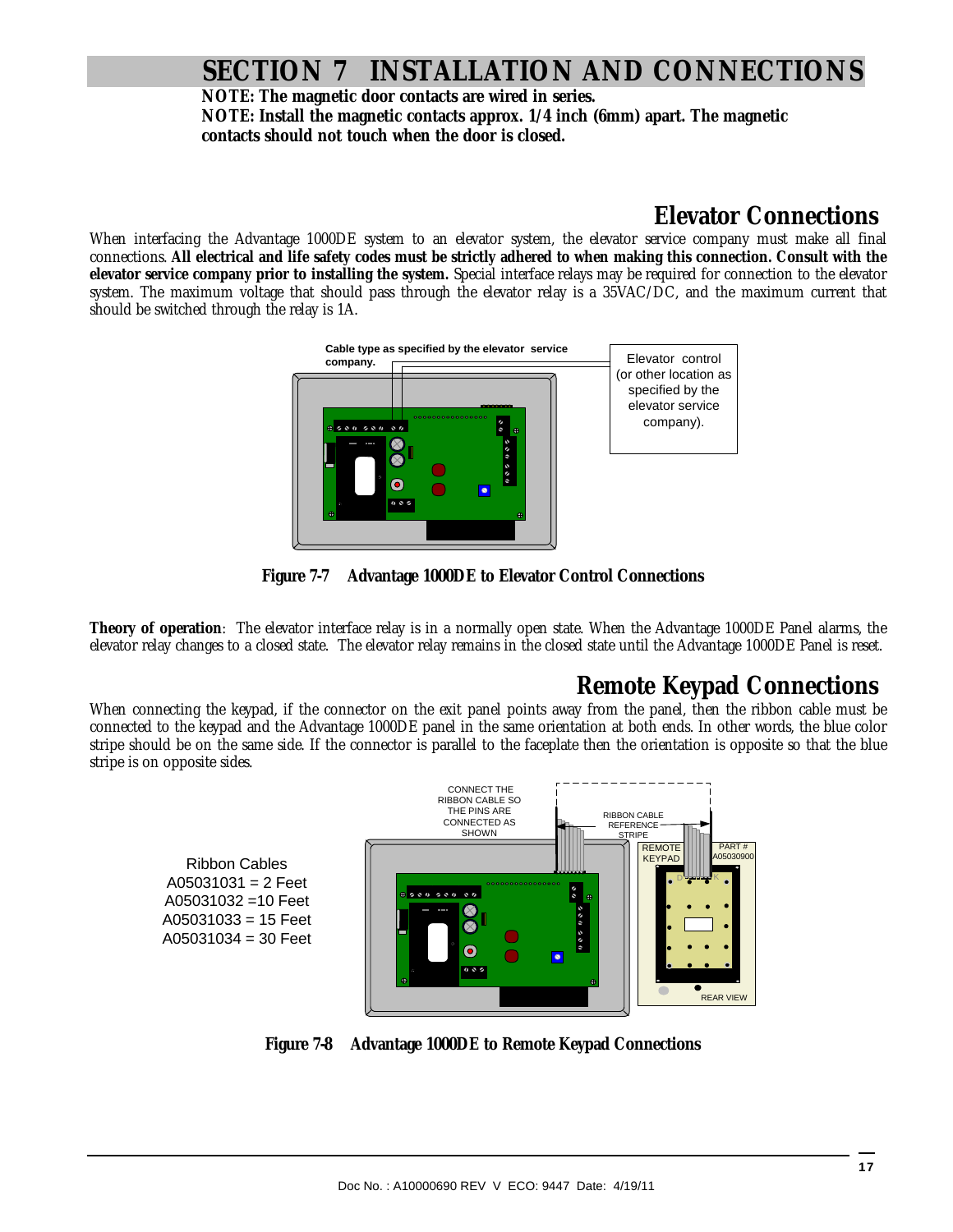### **Electromagnetic Lock Connections**

**Connecting a single Electromagnetic lock to the Advantage 1000DE panel:** Refer to the manufacturer's instructions provided with the lock for proper mounting of the lock. Refer to Figure 7-9 below for connection to the Advantage 1000DE. Use SCP Part #440 (20AWG, four-conductor) cable for connection. Use the red and black conductors for power connection. The green and white conductors are for connection to the delayed egress switch. See delayed egress connection section of this manual for details.

#### **NOTE: All applicable electrical and life safety codes must be strictly adhered to when installing the system.**



 **Figure 7-9 Advantage 1000DE to Electromagnetic Lock Connections** 

**NOTE: When using electromagnetic locks, the system must be interfaced to the building's fire alarm control system. A (normally open) dry contact relay is required in the fire alarm control panel for connection to the Advantage 1000DE system. Up to eight Advantage 1000DE panels can be interfaced to this relay. If your application includes more than eight units then multiple relays are required. (See** *Fire Alarm Connections* **in this section of the Manual for more details.)** 

**Connecting multiple electromagnetic locks to the Advantage 1000DE Panel**: Refer to the manufacturer's instructions provided with the lock for proper mounting of the lock. Refer to Figure 7-10 for connection between multiple locks and the Advantage 1000DE Panel. Use SCP Part #440 (20AWG, four-conductor) cable for the connection. Use the red and black conductors for power connection. The green and white conductors are to be used for connection of the delayed egress switch. See delayed egress connection section of this manual for details.



**NOTE: All applicable electrical and life safety codes must be strictly adhered to when installing the system.** 

 **Figure 7-10 Advantage 1000DE to Two Electromagnetic Locks Connections**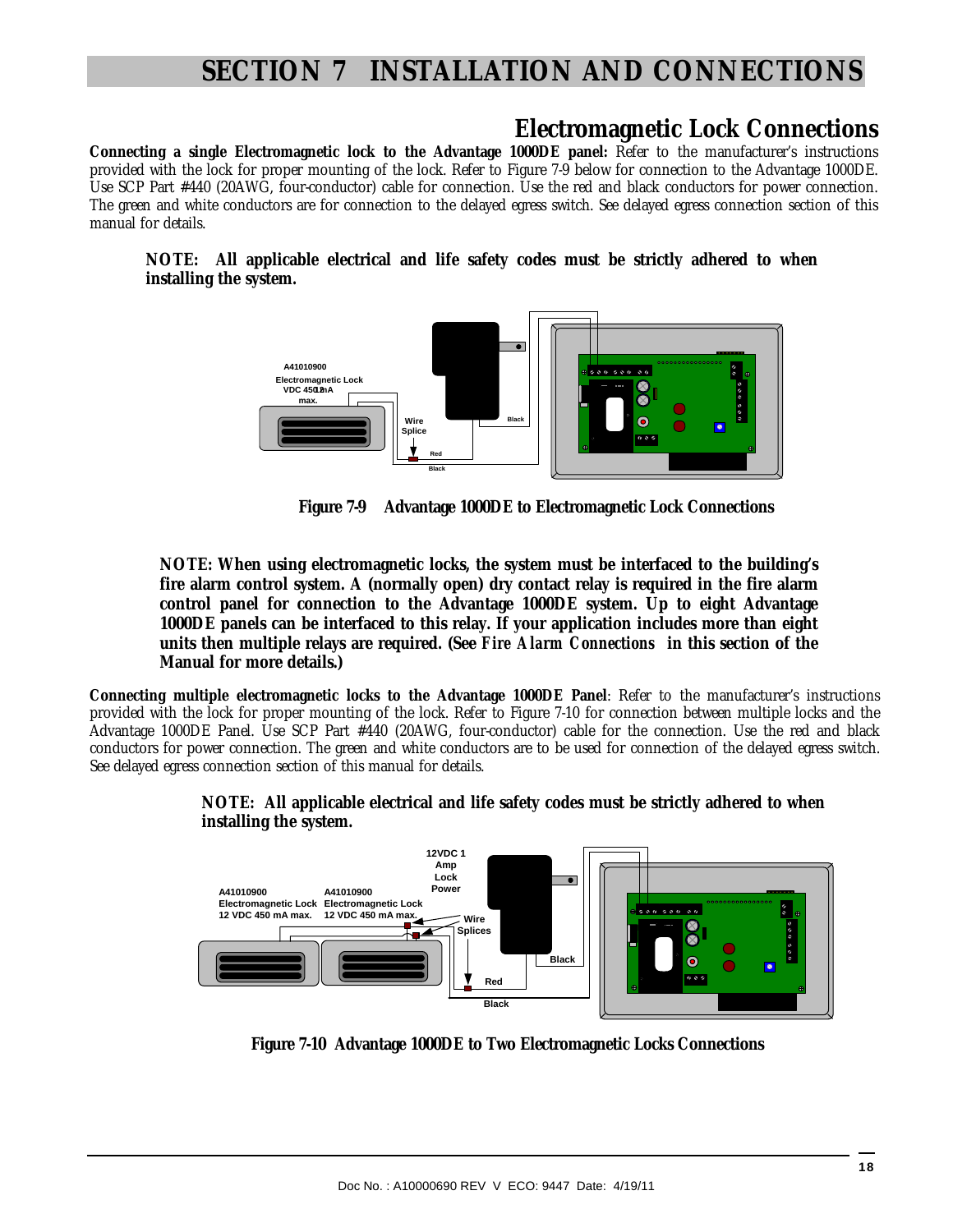### **Delayed Egress Connections**

**Connecting single Delayed Egress switch to the Advantage 1000DE Panel**: Refer to the manufacturer's instructions provided with the lock for proper mounting of the lock. Refer to Figure 7-11 for connection to the Advantage 1000DE panel. Use SCP Part #440 (20AWG, four-conductor) cable for the connection. The green and white conductors are used for connection of the delayed egress switch.. When using the Dortronics lock adjustment may need to be made to the thumb wheel on the lock armature for proper delayed egress operation.

> **NOTE: All applicable electrical and life safety codes must be strictly adhered to when installing the system.**



 **Figure 7-11 Advantage 1000DE to a Single Delayed Egress Switch Connections** 

**Connecting multiple Delayed Egress Switches to the Advantage 1000DE Panel**: Refer to the manufacturer's instructions provided with the lock for proper mounting of the lock. Refer to Figure 7-12 for connections to the Advantage 1000DE panel. Use SCP Part #440 (20AWG, four-conductor) cable for connections. The green and white conductors are used for connection of the delayed egress switch. When using the Dortronics lock, an adjustment may need to be made to the thumb wheel on the lock armature for proper delayed egress operation.

#### **NOTE: All applicable electrical and life safety codes must be strictly adhered to when installing the system.**



 **Figure 7-12 Advantage 1000DE to Multiple Delayed Egress Switch Connections** 

**NOTE: Delayed egress switches are wired in parallel.**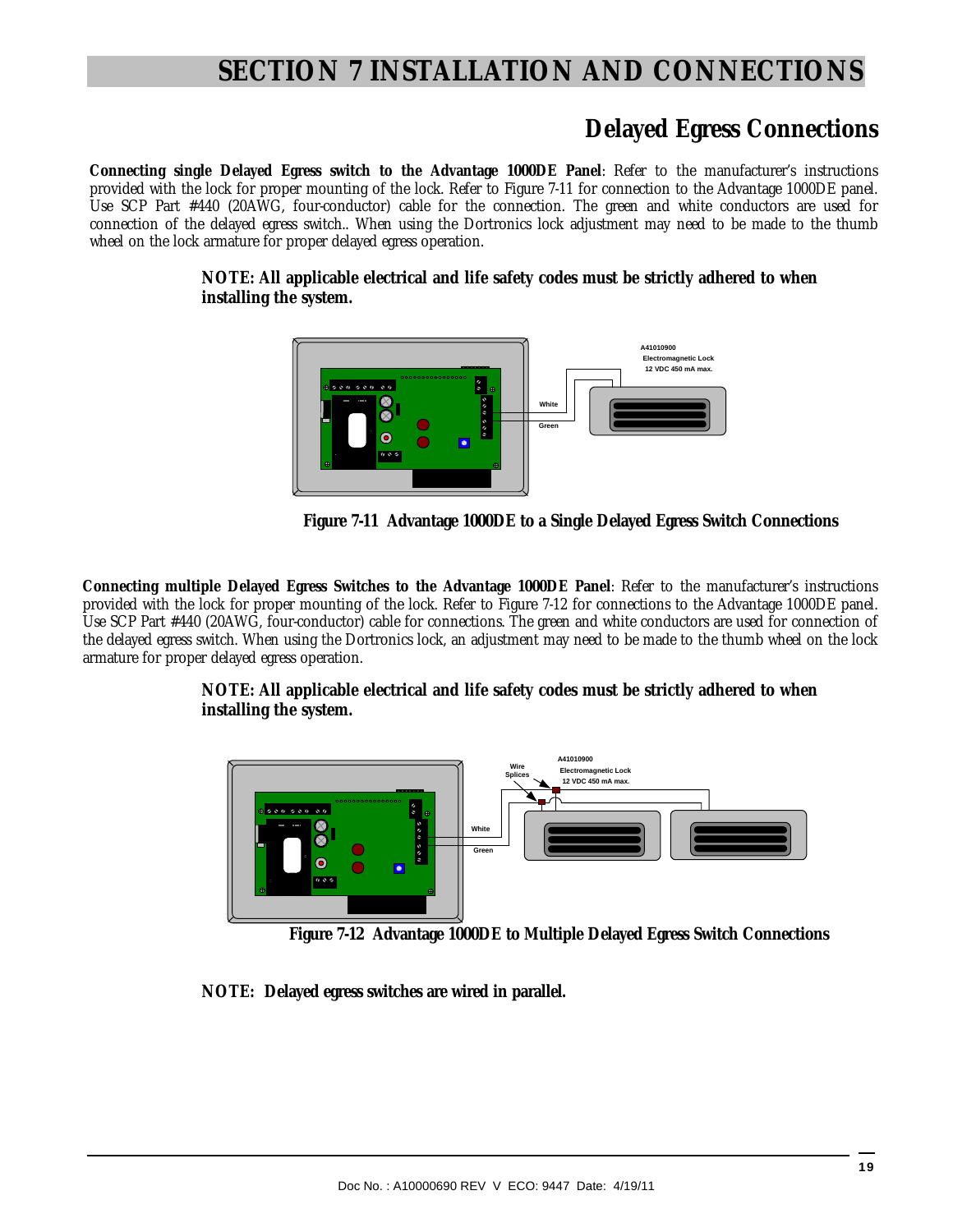## **Push Button Connections**

**Advantage 1000DE connection to a momentary exit release device:** When the exit release device is activated, the Advantage 1000DE panel will begin the escort delay count-down. The escort delay time is variable and can be changed. (See the programming instructions provided in *Section 8* of this manual.)



 **Figure 7-13 Advantage 1000DE to a Momentary Push Button Connections**

**NOTE: The use of exit release devices which provide a maintained contact closure are not recommended for use with the Advantage 1000DE system.** 

## **Fire Alarm Connections**

After completing the fire alarm connection, the fire alarm system must be placed into an alarm condition to verify immediate release of all locks.

> **NOTE: Prior to 10/20/97, the Nurse Station Panel would alarm during a fire alarm condition. After 10/20/97, the Nurse Station Panel does not alarm during a fire alarm condition.**



 **Figure 7-14 Advantage 1000DE to Fire Alarm Control Panel Connections**

Use SCP Part #438 Fire Alarm Cable to connect the Advantage 1000DE to the fire alarm panel. Up to eight Advantage 1000DE panels can be connected in parallel to a normally open, dry relay contact in the fire alarm control panel.



**NOTE: Per NFPA-101, any locking device installed on a designated emergency exit door must be overridden by the fire alarm control panel in case of fire alarm activation. A qualified fire alarm technician must complete fire alarm connections.** 

**CAUTION: Do not connect more than eight panels in parallel to a single fire alarm relay. Doing so could result in failure of the fire alarm release feature during a fire alarm emergency.**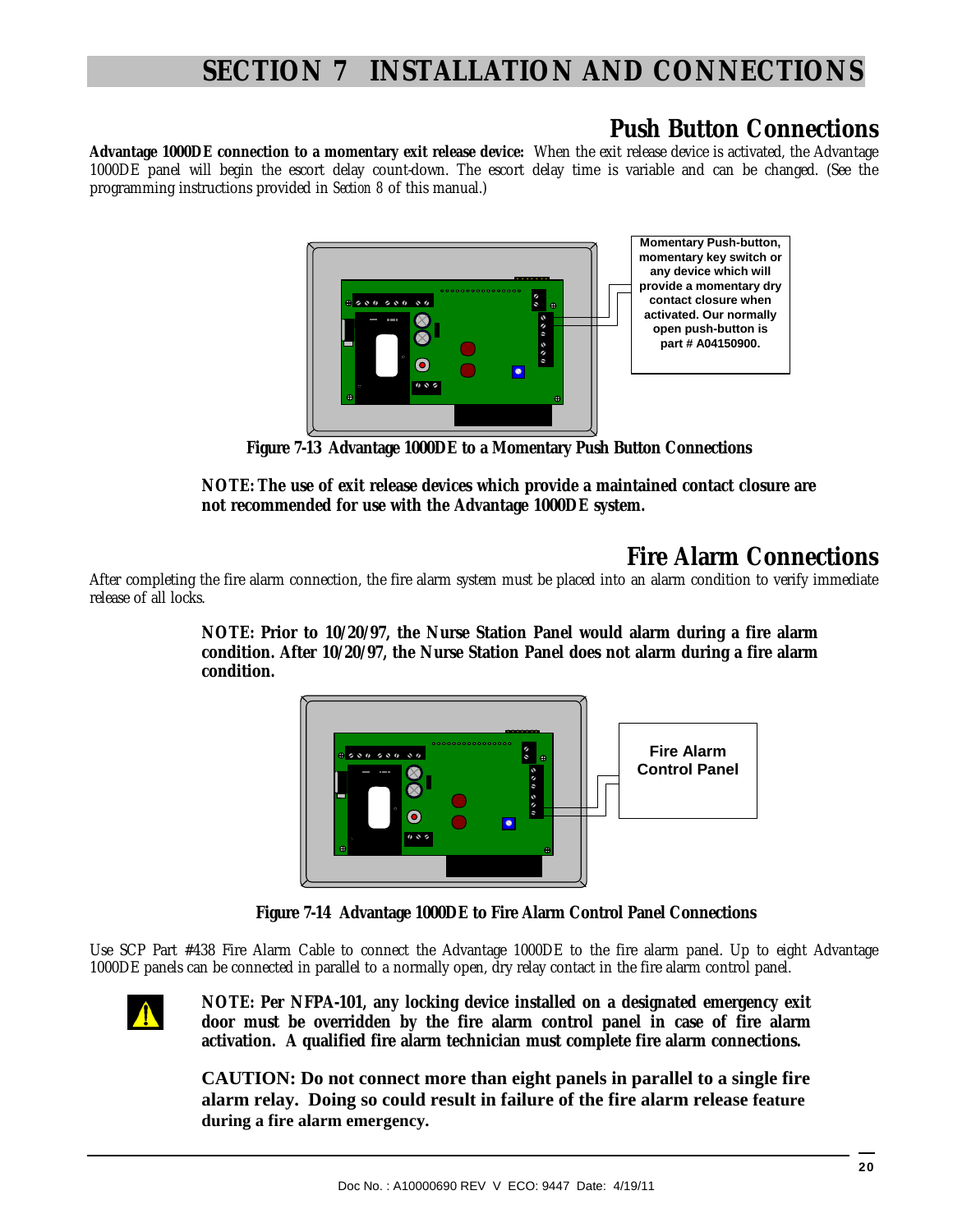**Connecting multiple Advantage 1000DE panels to the fire alarm control panel.** After completing the fire alarm connection, the fire alarm system must be placed into an alarm condition to verify immediate release of all locks.

Use SCP Part #438 fire alarm cable for connection of the Advantage 1000DE to the fire alarm control panel. Up to eight, Advantage 1000DE panels can be connected in parallel to a normally open, dry relay contact in the fire alarm control panel.

> **NOTE: Per NFPA-101, any locking device installed on a designated emergency exit door must be overridden by the fire alarm control panel in case of fire alarm activation. A qualified fire alarm technician must complete fire alarm connections.**



 **Figure 7-15 Multiple Advantage 1000DE Panels to Fire Alarm Control Panel Connections** 

 **CAUTION: Do not connect more than eight panels in parallel to a single fire alarm relay. Doing so could result in failure of the fire alarm release feature during a fire alarm emergency.** 

**NOTE: Prior to 10/20/97, Nurse Station would alarm during fire alarm condition. After 10/20/97 Nurse Station Panel does not alarm during fire alarm condition.**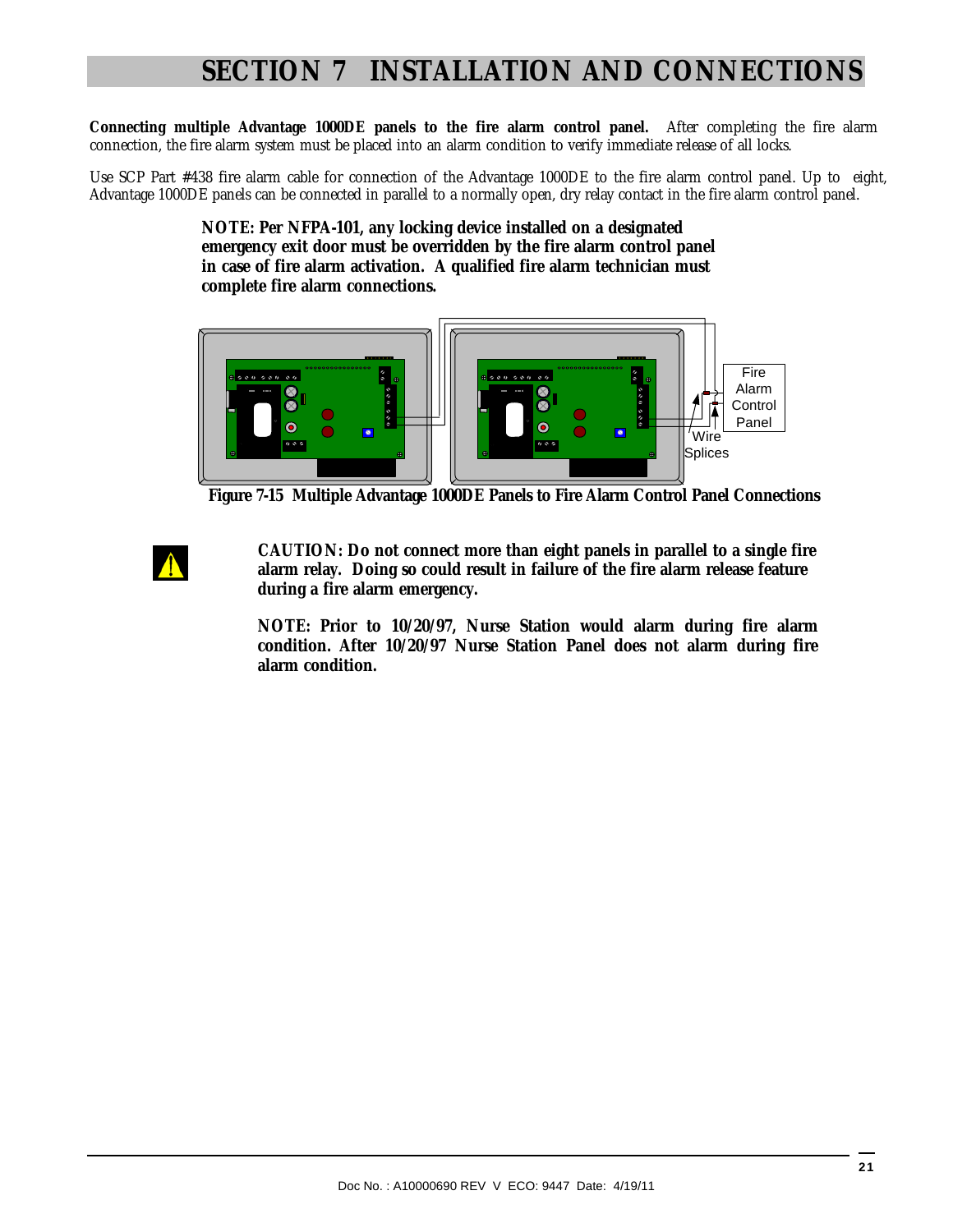| NOTE: All Panels shipped from Secure Care Products <sup>®</sup> , Inc. after March 5, 2004                                                                 |                        |
|------------------------------------------------------------------------------------------------------------------------------------------------------------|------------------------|
| have a non-volatile memory, which means any programming of the panels will not be                                                                          |                        |
| lost after power loss. To initialize the panel enter *603 *8675309999. Nine beeps                                                                          |                        |
| should be heard and all programming returned to factory settings.                                                                                          |                        |
| <b>User Selectable Functions</b>                                                                                                                           | <b>Factory Default</b> |
| Primary Reset Code: any 3 digits preceded by *                                                                                                             | $*234$                 |
| To change the primary reset code, enter *567 (secondary code) *9876543210#xxx#,<br>one beep should be heard. (The xxx is the new three-digit number.)      |                        |
| Secondary Code: any 3 digits preceded by *                                                                                                                 | $*567$                 |
| To change the secondary reset code, enter *567 (secondary code) *9876543211#xxx#,<br>one beep should be heard. (The xxx is the new three-digit number.)    |                        |
| Authorized Entry Time: 15, 30, 60, or 120 seconds                                                                                                          | 30 Seconds             |
| To change, enter *567 (secondary code) * then the corresponding number (hold for one beep)<br>$1=15$ seconds $2=30$ seconds $3=60$ seconds $4=120$ seconds |                        |
| Loiter Alarm Enable/Disable:                                                                                                                               | <b>Disabled</b>        |
| To enable enter *567 (secondary code) *5 hold until four beeps are heard.                                                                                  |                        |
| To disable enter *567 (secondary code) *5 hold until one beep is heard.                                                                                    |                        |
| Loiter Time:                                                                                                                                               | 60 seconds             |
| To change to 60 seconds enter *567 *60, one beep will be heard.                                                                                            |                        |
| To change to 120 seconds enter *567* 12, two beeps will be heard.                                                                                          |                        |
| To change to 180 seconds enter *567*18, three beeps will be heard.                                                                                         |                        |
| Latching Delayed Egress: (Enabled or Disabled)                                                                                                             | <b>Disabled</b>        |
| To enable enter *567 *0 holding until 4 beeps are heard.                                                                                                   |                        |
| To disable enter *567 *0 holding until one beep is heard.                                                                                                  |                        |
| Advanced Security Mode: (Enabled or disabled)                                                                                                              | Enabled                |
| To enable Advanced Security Mode: enter *567 (secondary code) *9876543216                                                                                  |                        |
| holding the 6 until two beeps are heard                                                                                                                    |                        |
| To disable Advanced Security Mode: enter *567 (Secondary code) *9876543216                                                                                 |                        |
| holding the 6 until one beep is heard.                                                                                                                     |                        |

**NOTE:** All panels shipped from Secure Care Products before June 29<sup>th</sup> 2010 please refer to Appendix A for programming the PM Mode feature. **Software Verification For 7 Day PM Programming:** To verify the version of software installed in the panel, enter \*567 (secondary code) \*9876543215 count the number of times the LED's blink. This will be the software version.

**Example:** 5 blinks...pause…1 blink…pause…3 blinks…pause…10 blinks, would be Software Version 5.1.3.0. When the first two digits blink out 5.1.X.X or greater., the panel has the 7 day PM Programming feature.

**Panels with the 7 Day PM Mode Feature will have a Legacy Sticker on the front of the panel.** 

#### **Programming the 7 Day PM Mode Feature**

- **Same arm and disarm times seven days a week**:
- 1. Enter the programming by pressing \*567 \*987654321 and hold the "1" until you hear the panel beep once.
- 2. Enter the current day of the week:
	- 1 = Monday,  $2 =$  Tuesday,  $3 =$  Wednesday ... $7 =$  Sunday
	- You will hear two beeps.
- 3. Enter the current time of day. (Enter as military time. *Example 2:03PM would be 1403.*) You will hear three beeps.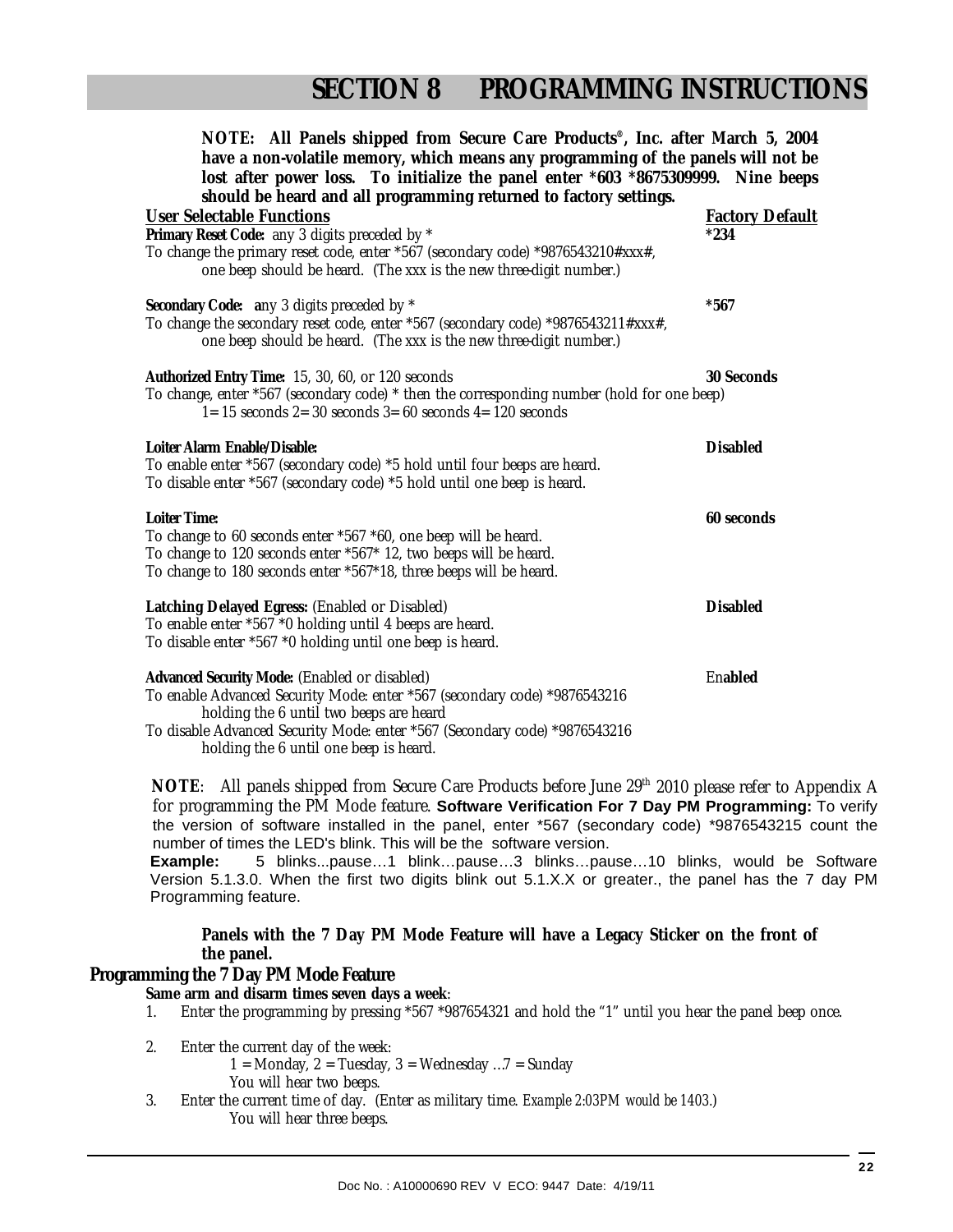# **SECTION 8 PROGRAMMING INSTRUCTIONS**

- 4. Enter 0 which programs all days of the week the same. You will hear one beep.
- 5. Enter the time you want the exit to disarm. (Enter as military time. *Ex. 7:00AM would be 0700*) You will hear two beeps.
- 6. Enter the time you want the exit to arm. (Enter as military time. *Ex. 5:00PM would be 1700.*) You will hear three beeps.
- 7. To exit programming, press \* You will hear four beeps.
- 8. To activate the new PM Mode enter \*567 \*7 holding the 7 until you hear four beeps. **NOTE: It may take up to 10 seconds to hear the beeps.**

#### **Same arm and disarm times during the week, but the weekend is armed 24 hours**:

- 1. Enter the programming by pressing \*567 \*987654321, holding the 1 until you hear one beep.
- 2. Enter the current day of the week: 1 = Monday, 2 = Tuesday, 3 = Wednesday ...  $7$  = Sunday You will hear two beeps.
- 3. Enter the current time of day, in military time. *Example 9:17 PM would be 2117.* You will hear three beeps.
- 4. Enter the day of the week to be programmed: 1 = Monday, 2 = Tuesday, 3 = Wednesday  $\ldots$  7 = Sunday You will hear one beep.
- 5. Enter the time of day the system will disarm itself. (Enter as military time.) You will hear two beeps.
- 6. Enter the time of day the system will arm itself. (Enter as military time.) You will hear three beeps. Continue using steps 4 through 6 until all days of the week have been programmed.
- 7. To exit the programming mode press \* You will hear four beeps
- 8. To activate the new PM Mode enter \*567 \*7 holding the 7 until you hear four beeps. **NOTE: It may take up to 10 seconds to hear the beeps.**

#### **Different days will have different programs (one per day):**

- 1. Enter the programming by pressing \*567 \*987654321 holding the 1 until you hear the panel beep once.
- 2. Enter the current day of the week. 1 = Monday,  $2 =$  Tuesday,  $3 =$  Wednesday...  $7 =$  Sunday You will hear two beeps.
- 3. Enter the current time of day, in military time. *Example 9:17 PM would be 2117.* You will hear three beeps.
- 4. Enter the day of the week to be programmed. 1 = Monday, 2 = Tuesday, 3 = Wednesday...  $7$  = Sunday You will hear one beep.
- 5. Enter the time of day the system will disarm itself. (Enter as military time.) You will hear two beeps.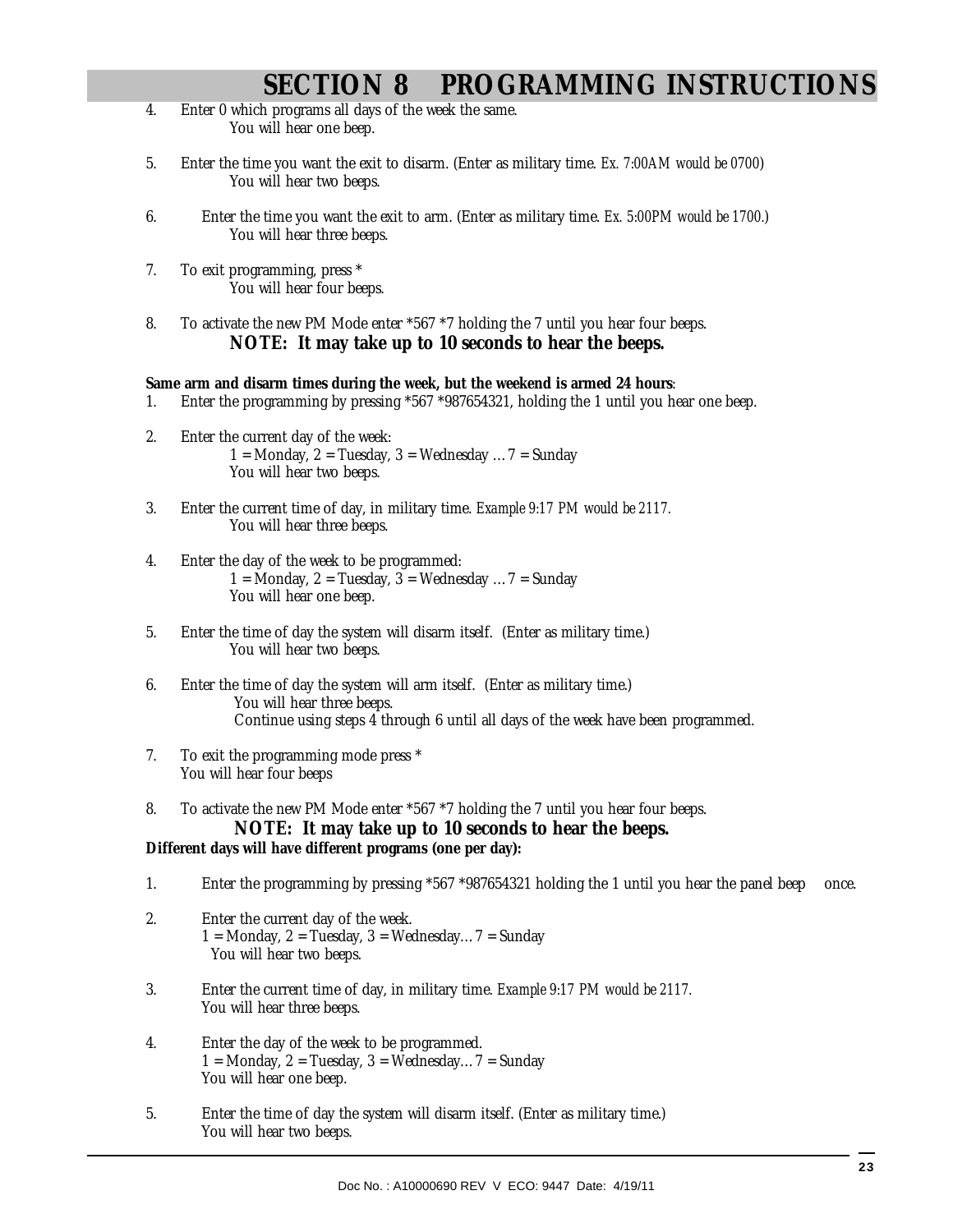# **SECTION 8 PROGRAMMING INSTRUCTIONS**

- 6. Enter the time of day the system will arm itself. (Enter as military time.) You will hear three beeps. Continue using steps 4 through 6 until all days of the week have been programmed.
- 7. To exit programming mode press \* You will hear four beeps.
- 8. To activate the new PM Mode enter \*567 \*7 holding the 7 until you hear four beeps.

#### **NOTE: It may take up to 10 seconds to hear the beeps.**

#### User Selectable Functions **Factory Default Factory Default**

#### **Egress Activation for Nuisance Silent Disabled** Disabled

Currently a beeping will sound for the first three seconds when there is pressure applied to the door. With the Nuisance Silent Feature Enabled, it will silence the three second nuisance sound and will activate the egress process.

 To enable Nuisance Silent: enter \*567\*9876543212 holding the 2 for 2 beeps To disable Nuisance Silent: enter \*567\*9876543213 holding the 3 for 5 beeps

#### **NOTE: This feature is only available on the Base version and only after 6/30/2007**

#### **Delayed Egress Release Time** - **15 Seconds**

Each Exit Panel controlling an electromagnetic lock has a required time period for pressure applied to a door to release the locking feature as required by NFPA 101. Refer to the NFPA 101 Life Safety Code or your local Fire Marshall/Safety Inspector for guidance on local requirements. The factory default delayed egress release time is fifteen (15) seconds.

To change the release time **from 15 to 30 seconds**, follow the listed steps without pausing for greater than one second between keystrokes.

1. Enter currently programmed secondary code \*567 \* 30 holding for 2 beeps

To change the release time **from 30 to 15 seconds,** follow the three listed steps without pausing for greater than one second between keystrokes.

1. Enter currently programmed secondary code \*567 \* 15 holding for 1 beep

**Software Verification:** To verify the version of software installed in the panel, enter \*567 (secondary code) \*9876543215 count the number of times the LED's blink. This will be the software version.

**Example:** 3 blinks...pause…4 blinks…pause…10 blinks…pause…9 blinks, would be Software Version 3.4.0.9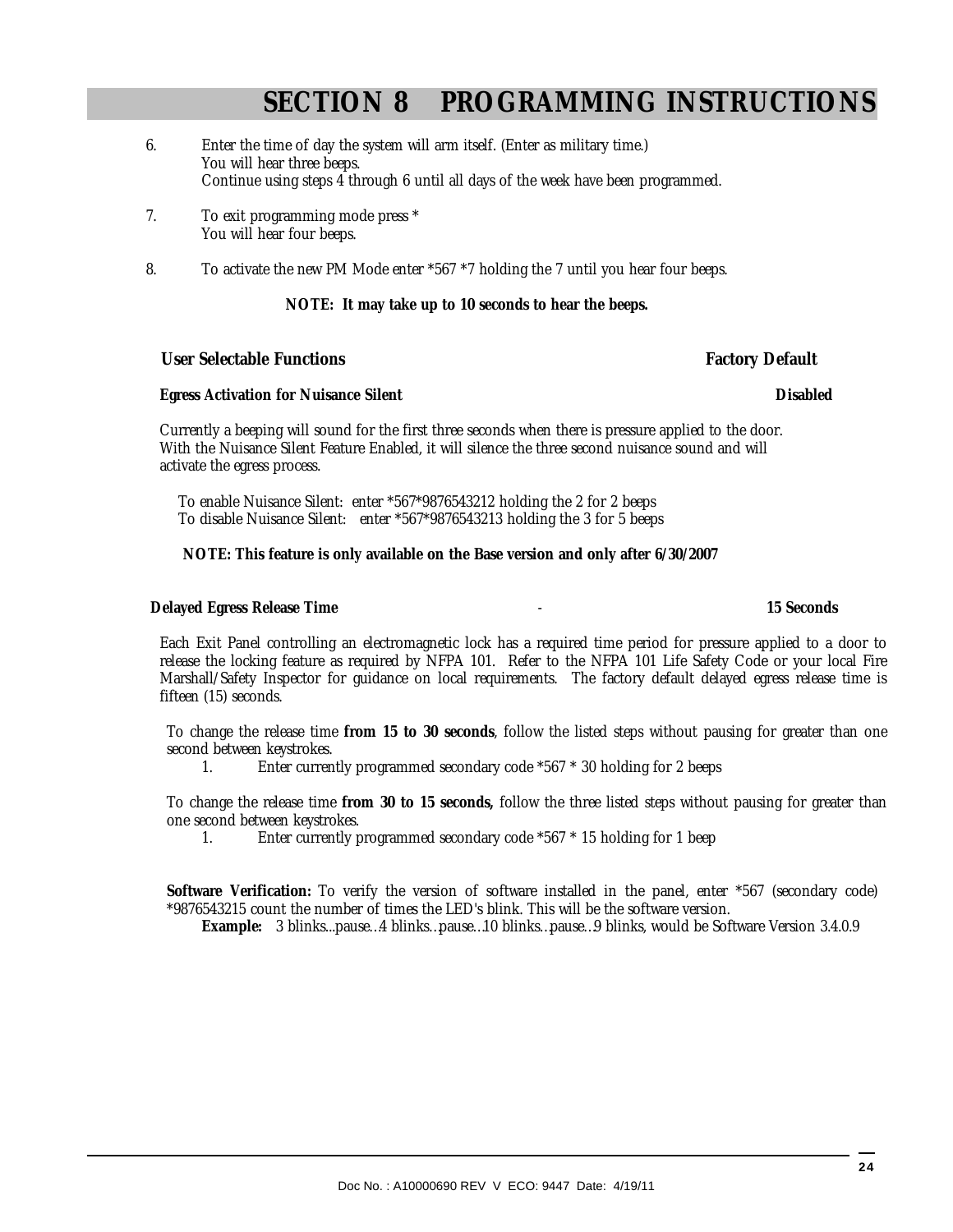# **SECTION 9 TESTING THE ADVANTAGE 1000DE PERIMETER ACCESS CONTROL**

### **RECOMMENDED WEEKLY TESTING**

Verify that all wiring connections are complete and wired as shown in the diagrams of this manual. The Advantage 1000DE panel should be on and the green LED should be on. Now, with a transmitter on your ankle, approach the door. When you enter the monitoring zone the green LED should turn red. Turn around and leave the monitoring zone. The red LED should turn green. Now follow the steps below to test the basic operating functions of the Advantage 1000DE system.

### **Testing the Patient Escort and Anti-tailgate Features**

Enter the detection zone with a transmitter on your ankle, the red LED should turn on the Exit Panel. Now enter the primary reset code into the keypad the red LED should turn green. Open the door without the alarm sounding. **(This is the Patient Escort Feature.)** 

Now close the door, the green LED should turn red showing the panel to be rearmed. **(This is the anti-tailgate feature.)** 

#### **NOTE: If Advanced Security Mode is enabled, the lock will not unlock, the light will flash green once, and the panel will beep once.**

### **Testing the Remote Keypad**

If a Remote Keypad has been installed with the Advantage 1000DE panel, repeat the instructions in *Testing the Patient Escort Feature* above, using the remote keypad to enter the primary escort code.

### **Testing the Remote Push Button**

If a remote Push-button has been installed with the Advantage 1000DE panel, repeat the instructions in *Testing the Patient Escort Feature* above, using the remote Push-button in place of the primary reset code.

### **Testing the Advanced Security Mode Feature**

First enable the Advanced Security Mode per Section 8 of this manual, then bring a transmitter into the detection zone. The green LED should turn red, and the yellow LED should blink. Now enter the Primary Reset Code. The red LED should flash green momentarily and beep once indicating a valid code was entered while a monitored resident was nearby. Next, try to gain access via the push button, if one is installed on your system. With a transmitter in range, the panel should alarm if the door is opened. Only by entering the Secondary Reset Code (\*567 or equivalent) will access be granted in this situation.

## **RECOMMENDED ANNUAL SERVICE**

### **Battery Replacement**

The battery should be replaced annually with a rechargeable 9VDC NI-MH battery SCP PN B15360501 only.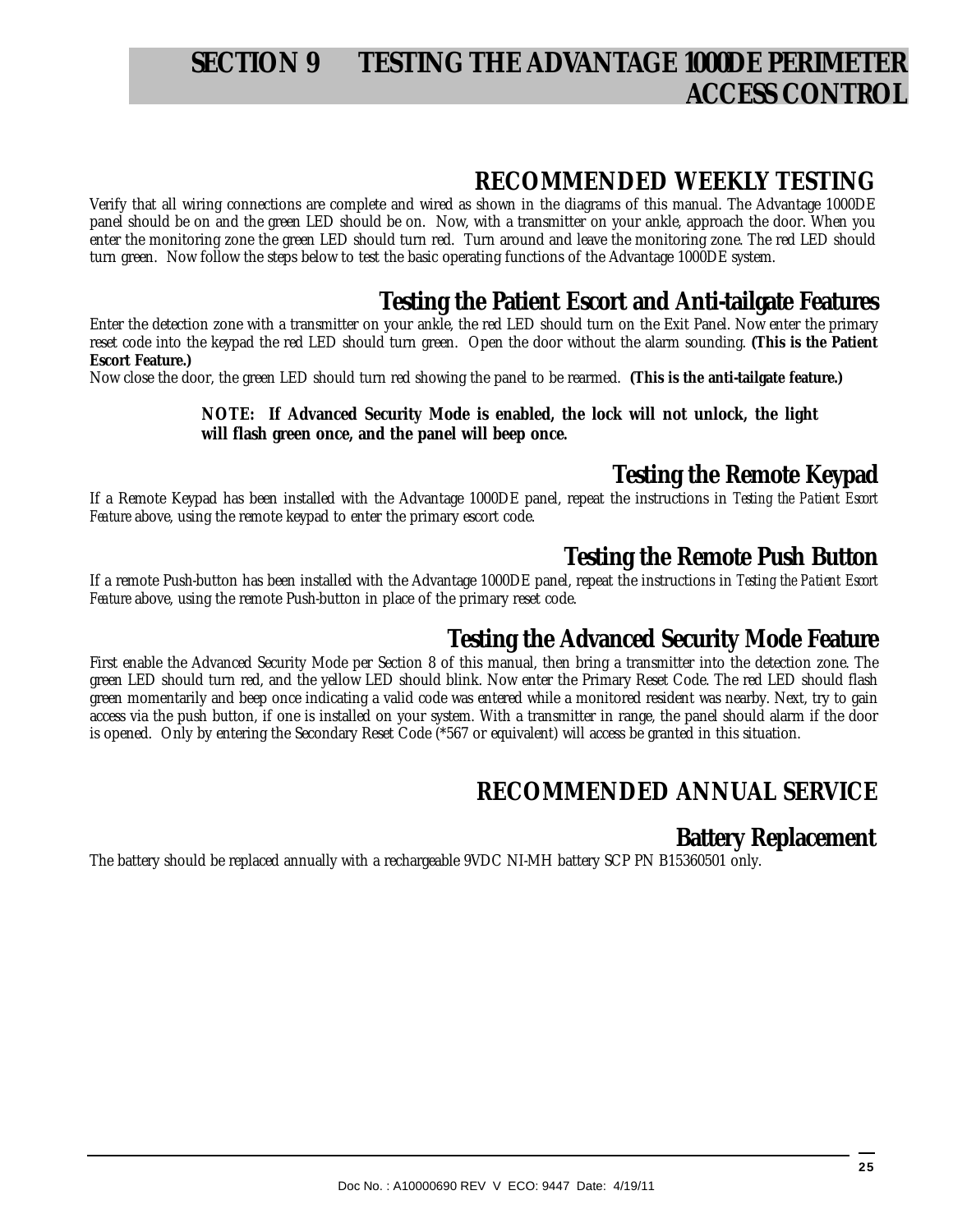# **SECTION 10 TESTING THE ADVANTAGE 1000DE WITH DELAYED EGRESS MAGNETIC LOCKING SYSTEM**

### **RECOMMENDED WEEKLY TESTING**

Verify that all wiring connections are complete and wired as shown in the diagrams in this manual The Advantage 1000DE panel should be on and the green LED should be on. At this point, the door should be free for access to all staff and visitors. Now, with a transmitter on your ankle, approach the door. When you enter the monitoring zone the green LED should turn red and the door should quietly lock. Turn around and leave the monitoring zone. The red LED should turn green and the door should unlock. The door should again be free for access to all staff and visitors. Now follow the steps below to test the basic operating functions of the Advantage 1000DE system.

### **Testing the Patient Escort and Anti-tailgate Features**

Enter the detection zone with a transmitter on your ankle, the red LED should turn on the door should quietly lock. Now enter the primary reset code into the keypad the red LED should turn green, the door should unlock and you should be able to open the door without the alarm sounding. **(This is the Patient Escort feature)**  Now close the door, the green LED should turn red and the door should immediately relock. **(This is the anti-tailgate feature.)**

### **Testing the Delayed Egress Feature**

With the door locked, apply pressure on the opening hardware of the door for three seconds. The Advantage 1000DE panel should begin to alarm and the red LED should remain on. The LED should remain red and the audible alarm sound should be short beeps. After the 15 seconds, the audible alarm should become a continuous tone, the red LED should be on, and the door should release. Open the door, the LED should begin flashing red/green/red/green and the audible alarm sound should change to the seagull sound. Now close the door and enter the *primary reset code*. The panel should stop alarming, the door should relock and the red LED should be on (because the transmitter is still in the detection zone).

### **Testing the Remote Keypad**

If a remote keypad has been installed with the Advantage 1000DE panel, repeat the instructions in *Testing the Patient Escort*  above, using the remote keypad to enter the primary escort code.

### **Testing the Remote Push Button**

If a remote Push-button has been installed with the Advantage 1000DE panel, repeat the instructions in *Testing the Patient Escort*  above, using the remote Push-button. In place of the primary reset code, depress the remote push-button, the LED should turn green and you should be able to open the door without creating an alarm condition.

### **Testing the Advanced Security Mode Feature**

First enable the Advanced Security Mode, and then bring a transmitter into the detection zone. The green LED should turn red, and the yellow LED should blink. Now enter the Primary Reset Code. The red LED should flash green momentarily and beep once indicating a valid code was entered while a monitored resident was nearby. Next, try to gain access via the push button, if one is installed on your system. With a transmitter in range, the door should remain locked and an audible beep should sound. Only by entering the Secondary Reset Code (\*567 or equivalent) will access be granted in this situation.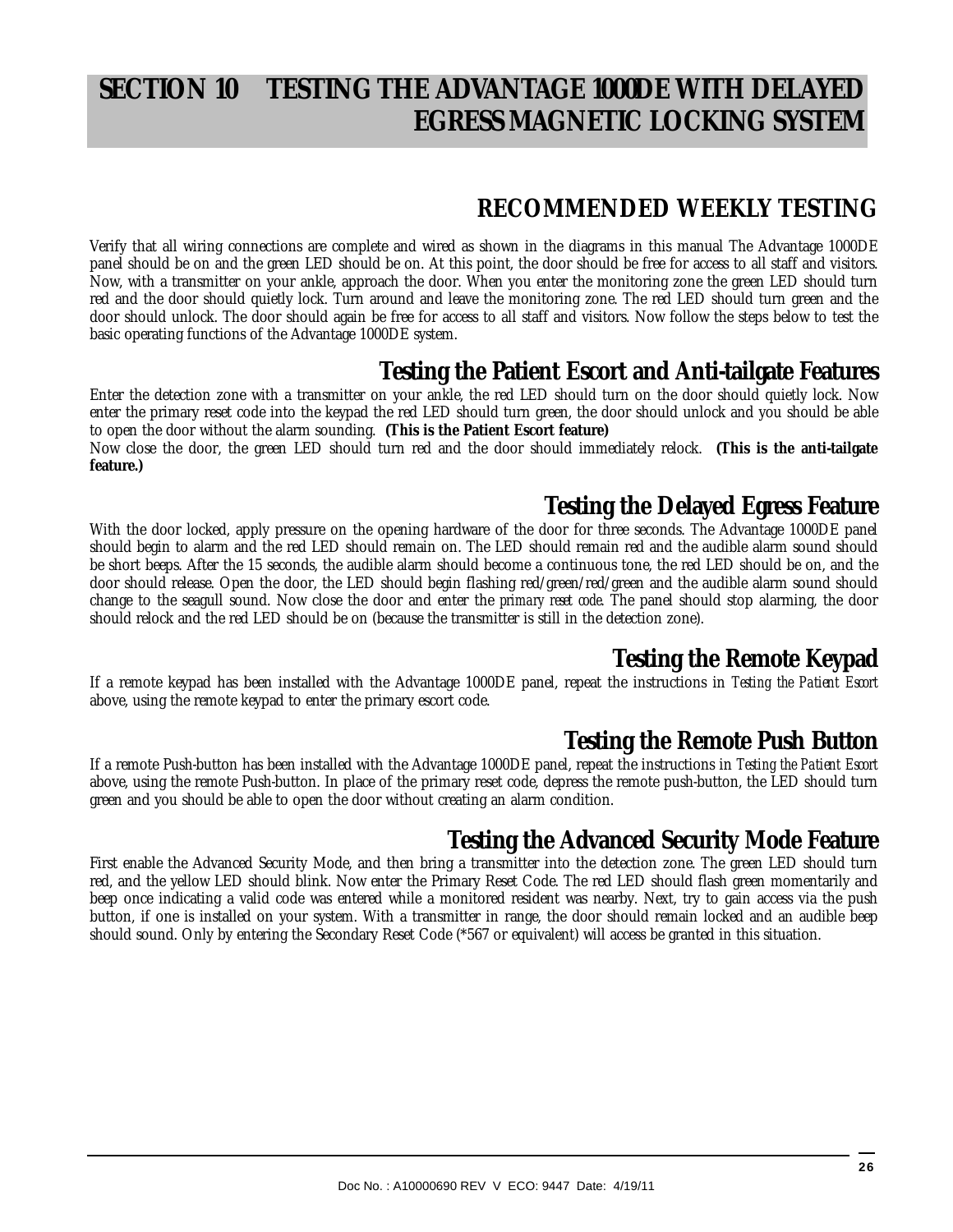# **SECTION 10 TESTING THE ADVANTAGE 1000DE WITH DELAYED EGRESS MAGNETIC LOCKING SYSTEM**

## **RECOMMENDED MONTHLY TESTING**

### **Fire Alarm Release Test**

- 1. After all other functions of the Advantage 1000DE system have been tested; the fire alarm release function must be tested and documented. This is a very important test, which will ensure proper operation of the system in case of a fire emergency and the safety of your residents and staff.
- 2. Place your facility's fire alarm system into an alarm condition and using a transmitter go to all monitored exits and verify that when the transmitter is in the monitoring zone that the door will not lock. If any of the exits are in the pm locked mode, verify that these exits unlock and remain unlocked.
- 3. Reset the fire alarm system. Verify that all exits are now operating normally.

.

## **RECOMMENDED ANNUAL SERVICE**

### **Battery Replacement**

1. The battery should be replaced annually with a rechargeable 9VDC NI-MH battery SCP PN B15360501 only.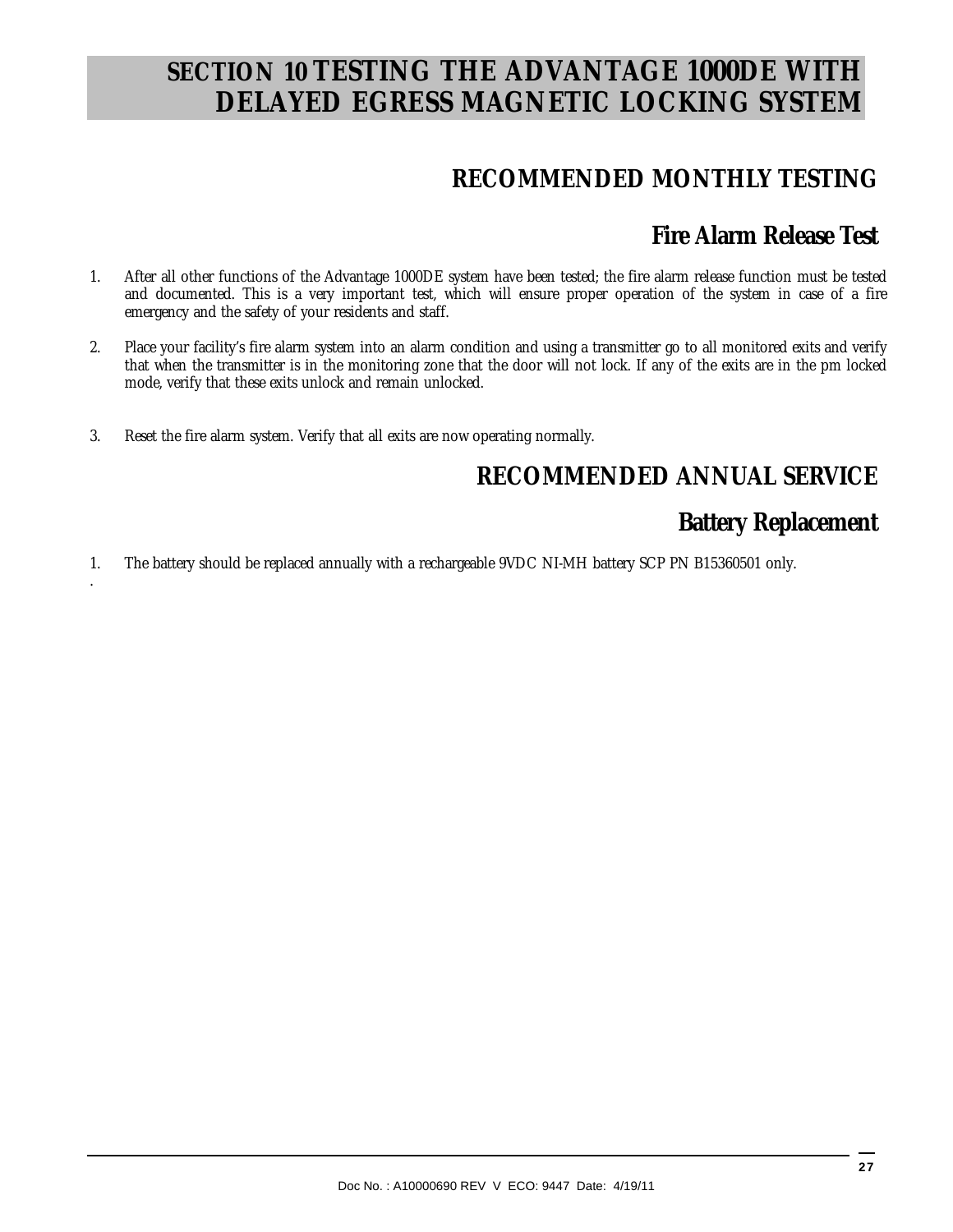# **SECTION 11 REPLACEMENT PARTS LIST**

| Part #    | Description                                                |
|-----------|------------------------------------------------------------|
| 699       | 430KHZ Scepter <sup>®</sup> Antenna                        |
| B15360501 | 9VDC (NI-MH rechargeable battery)                          |
| 1985      | Panel Plug-in Power Supply, 9VDC 200mA                     |
| 1922      | Normally Closed Door Contacts                              |
| 203       | Nurse Station Panel, 4 Channels, Power supply included     |
| 204       | Nurse Station Panel, 8 Channels, Power supply included     |
| A02030901 | Nurse Station Panel, 4 Channels, Power supply not included |
| A02040901 | Nurse Station Panel, 8 Channels, Power supply not Included |
| A41011900 | Locknetics Electromagnetic Lock                            |
| A41012900 | Dortronics Electromagnetic Lock                            |
| A41010913 | Dortronics Egress switch (rocker type)                     |
| A04150900 | (Normally Open) Push Button                                |
| A10000900 | Advantage 1000DE Exit Panel                                |
| A05031031 | 2 Foot Ribbon Cables                                       |
| A05031032 | 10 Foot Ribbon Cables                                      |
| A05031033 | 15 Foot Ribbon Cables                                      |
| A05031034 | 30 Foot Ribbon Cables                                      |
| A02070900 | Sounder                                                    |
| A41010901 | Power Supply for Nurse Station Panels and Remote Sounder   |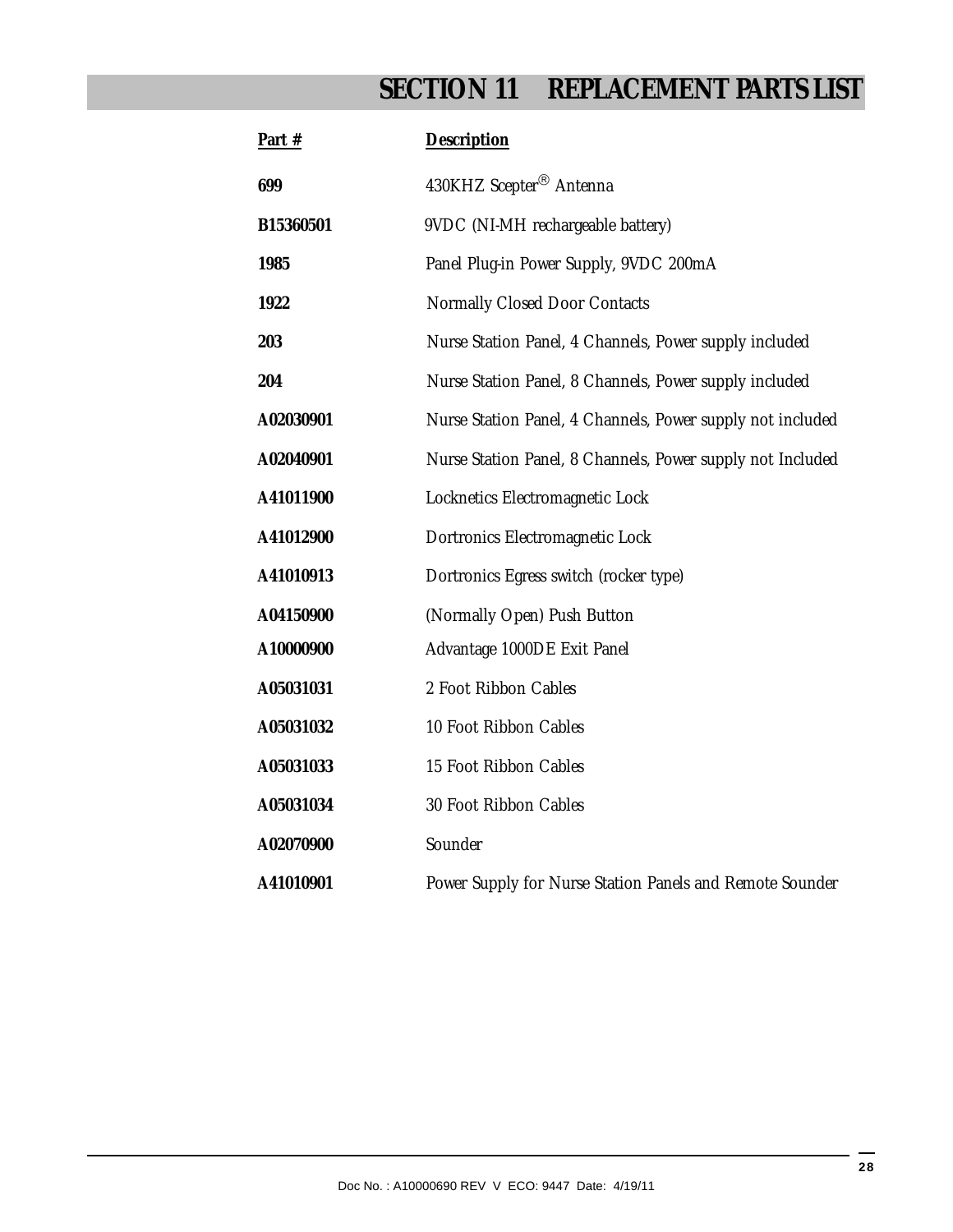## **SECTION 12 GENERAL PRODUCT WARRANTY STATEMENT**

BY PERMITTING INSTALLATION OR BY MAKING USE OF ANY PRODUCT OR SERVICE DESIGNED OR MANUFACTURED BY SECURE CARE PRODUCTS, INC. ("SECURE CARE") (INCLUDING SUPPORT SERVICES, MAINTAINED SOFTWARE AND MAJOR RELEASES, WHETHER OR NOT IT IS COVERED BY ANY SOFTWARE MAINTENANCE OR LICENSE AGREEMENT) ("THIS PRODUCT"), YOU ACKNOWLEDGE THAT YOU HAVE READ ALL THE TERMS AND CONDITIONS OF THIS GENERAL PRODUCT WARRANTY STATEMENT, THAT YOU UNDERSTAND THEM, AND THAT YOU AGREE TO BE BOUND BY THEM. YOU UNDERSTAND THAT, IF YOU PURCHASED THIS PRODUCT FROM ANY AUTHORIZED DISTRIBUTOR OF SECURE CARE, THAT DISTRIBUTOR IS NOT SECURE CARE'S AGENT AND IS NOT AUTHORIZED TO MAKE ANY REPRESENTATIONS OR WARRANTIES OR TO AGREE TO ANY TERMS OR CONDITIONS WHICH ARE DIFFERENT FROM ANYTHING EXPRESSLY SET FORTH IN THIS GENERAL PRODUCT WARRANTY STATEMENT.

If you do not agree to the terms and conditions of this General Product Warranty Statement, do not permit the installation or make use of this Product and promptly return this Product to the place where you obtained it for a full refund. If you have any difficulty obtaining a refund, please contact Secure Care at the telephone number provided in Section 2.B below.

#### **1. Notices**

 **A**. ALL LOCKS USED WITH THE SECURE CARE SYSTEM ARE DESIGNED, MANUFACTURED, LABELED AND DELIVERED SOLELY BY AN INDEPENDENT VENDOR OVER WHOM SECURE CARE HAS NO CONTROL AND FOR WHOSE ACTIONS OR FAILURES TO ACT SECURE CARE DISCLAIMS ALL RESPONSIBILITY. REGARDLESS OF WHETHER THE LOCKS CARRY SECURE CARE'S LOGO OR NAME OR ANY OTHER TRADEMARK, SERVICE MARK OR TRADE NAME USED OR CLAIMED BY SECURE CARE, SECURE CARE DISCLAIMS ALL WARRANTIES, EXPRESS OR IMPLIED, WITH RESPECT TO THE LOCKS AND/OR THEIR USE WITH OR OPERATION IN THE SECURE CARE SYSTEM, INCLUDING, WITHOUT LIMITATION, ALL IMPLIED WARRANTIES OF MERCHANTABILITY, FITNESS FOR A PARTICULAR PURPOSE, TITLE AND/OR NON-INFRINGEMENT. SECURE CARE ALSO DISCLAIMS ALL OBLIGATIONS WITH RESPECT TO THE LOCKS AND/OR THEIR USE WITH OR OPERATION IN THE SECURE CARE SYSTEM THAT MIGHT OTHERWISE ARISE OR BE IMPLIED FROM THE FACT THAT SUCH LOCKS CARRY SECURE CARE'S LOGO OR NAME OR ANY OTHER TRADEMARK, SERVICE MARK OR TRADE NAME USED OR CLAIMED BY SECURE CARE OR FROM THE DELIVERY OR INSTALLATION OF THE LOCKS WITH SECURE CARE SOFTWARE, PARTS AND/OR PRODUCTS OR FROM A COURSE OF DEALING OR USAGE IN TRADE. ALL RESPONSIBILITY FOR DESIGNING, MANUFACTURING, LABELING AND WARNING OF HIDDEN DEFECTS OR DANGERS IN THE LOCKS AND/OR THEIR USE WITH AND OPERATION IN THE SECURE CARE SYSTEM RESTS EXCLUSIVELY WITH THE INDEPENDENT VENDOR, AND ANY CLAIMS, COSTS, DAMAGES OR LIABILITIES ARISING FROM THE LOCKS AND/OR THEIR USE WITH OR OPERATION IN THE SECURE CARE SYSTEM SHALL BE MADE SOLELY AGAINST THE INDEPENDENT VENDOR.

 **B**. IF YOU PURCHASE COMPUTER HARDWARE THROUGH SECURE CARE AND REQUEST THAT SECURE CARE SOFTWARE BE INSTALLED AND TESTED ON THAT HARDWARE AT THE FACTORY, SECURE CARE WARRANTS ONLY THAT THE HARDWARE AND THE SOFTWARE PACKAGES WERE INSTALLED, SET-UP AND TESTED PRIOR TO SHIPMENT IN ACCORDANCE WITH ALL SECURE CARE PRODUCT MANUALS AND THAT, AT THE TIME THE HARDWARE AND THE SOFTWARE PACKAGES WERE FINALLY INSPECTED AT THE FACTORY, THEY WERE PERFORMING (SUBJECT TO SECURE CARE'S SPECIFIED TOLERANCES) IN ACCORDANCE WITH SECURE CARE'S SPECIFICATIONS. SECURE CARE WILL NOT BE RESPONSIBLE FOR ANY DEFECTS IN OR PROBLEMS CAUSED BY THE HARDWARE, ALL CLAIMS FOR WHICH MUST BE MADE TO THE HARDWARE MANUFACTURER AND/OR VENDOR. SECURE CARE DISCLAIMS ALL WARRANTIES, EXPRESS OR IMPLIED, WITH RESPECT TO THE HARDWARE AND/OR ITS USE WITH OR OPERATION IN THE SECURE CARE SYSTEM, INCLUDING, WITHOUT LIMITATION, ALL IMPLIED WARRANTIES OF MERCHANTABILITY, FITNESS FOR A PARTICULAR PURPOSE, TITLE AND/OR NON-INFRINGEMENT. OBLIGATIONS WITH RESPECT TO THE HARDWARE AND/OR ITS USE WITH OR OPERATION IN THE SECURE CARE SYSTEM THAT MIGHT OTHERWISE ARISE OR BE IMPLIED FROM THE FACT THAT SUCH HARDWARE CARRIES SECURE CARE'S LOGO OR NAME OR ANY OTHER TRADEMARK, SERVICE MARK OR TRADE NAME USED OR CLAIMED BY SECURE CARE OR FROM THE DELIVERY OR INSTALLATION OF THE HARDWARE WITH SECURE CARE SOFTWARE, PARTS AND/OR PRODUCTS OR FROM A COURSE OF DEALING OR USAGE IN TRADE. ALL RESPONSIBILITY FOR DESIGNING, MANUFACTURING, LABELING AND WARNING OF HIDDEN DEFECTS OR DANGERS IN THE HARDWARE AND/OR ITS USE WITH AND OPERATION IN THE SECURE CARE SYSTEM RESTS EXCLUSIVELY WITH THE HARDWARE MANUFACTURER AND/OR VENDOR, AND ANY CLAIMS, COSTS, DAMAGES OR LIABILITIES ARISING FROM THE HARDWARE AND/OR ITS USE WITH OR OPERATION IN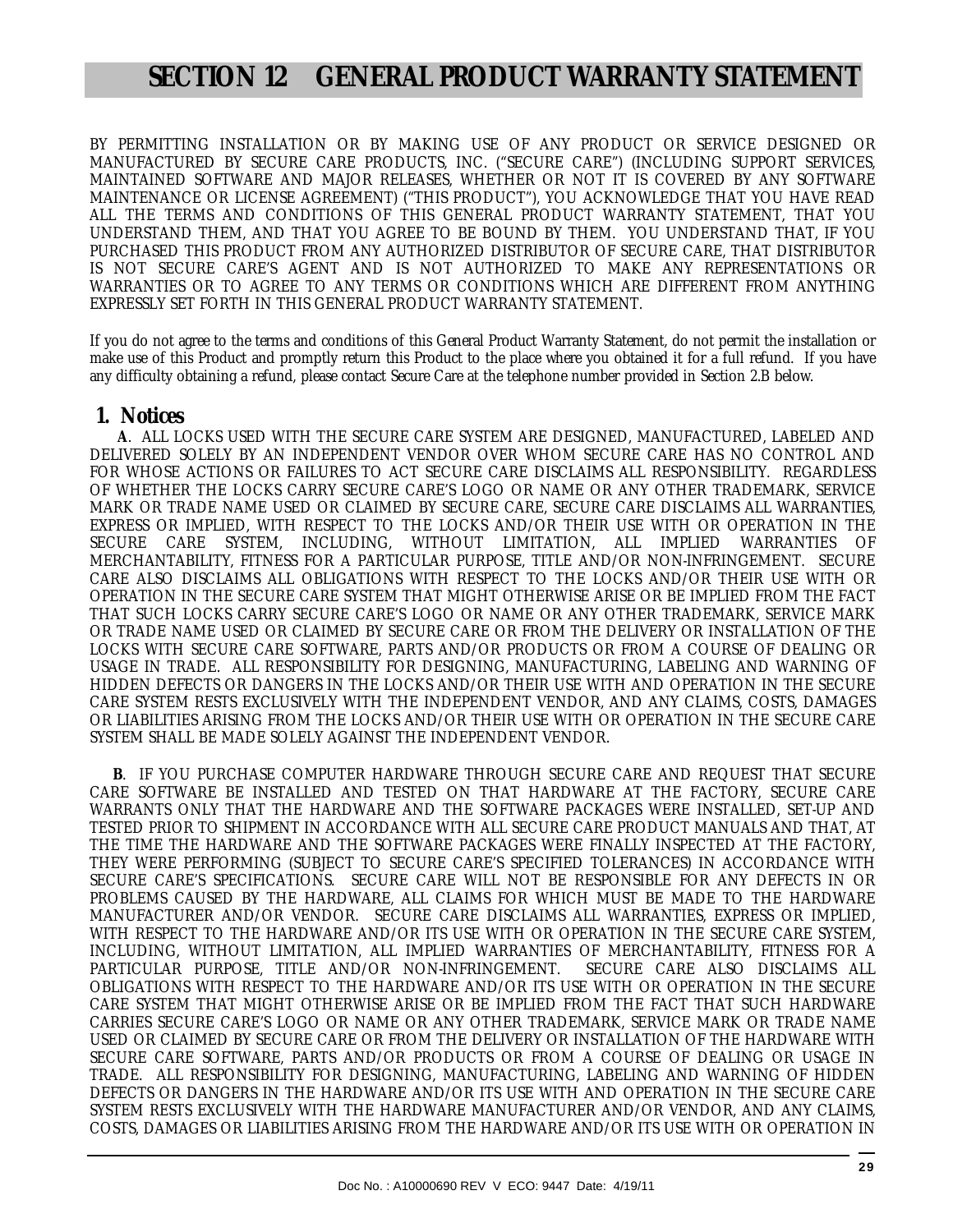#### THE SECURE CARE SYSTEM SHALL BE MADE SOLELY AGAINST THE HARDWARE MANUFACTURER AND/OR VENDOR.

 **C.** Secure Care's software, parts and products are designed for operation in a wireless system. However, the range, performance, and predictability of any wireless system, including Secure Care's, is dependent on several factors, including, but not limited to, the following: building structure; environmental extremes (e.g., temperature, earth tremors, air pollution, etc.); the proximity of other wireless devices; the presence of variable speed products; sources of Radio Frequency Interference (RFI); physical orientation and positioning of the equipment; and sources of Electro Static Discharge ("ESD"). Secure Care cannot be responsible for the effect of these types of factors on operation of its software, parts and products.

 **D**. This Product must be installed, set-up, tested, supported, operated, maintained, repaired and used only in accordance with all manuals and instructions (including the user, installation, technical and other manuals) issued by Secure Care (the "Product Manuals"). It is your responsibility to assure that any person who might be installing, setting-up, testing, supporting, maintaining or repairing this Product knows the contents of and has access to the Product Manuals and has successfully completed Secure Care technical training. It is also your responsibility to assure that any person who might be operating or using this Product knows the contents of and has access to the Product Manuals and has successfully completed Secure Care in-service training. If you do not have the Product Manuals or if you have any questions regarding this Product and/or its installation, set-up, testing, support, operation, maintenance, repair or use, please call Secure Care at the telephone number provided in section 2.B below. Secure Care cannot be responsible for performance problems caused by a failure to follow published and appropriate procedures for installation, set-up, testing, support, operation, maintenance, repair and use. All adjustable features on new and repaired Secure Care software, parts and products are shipped with "factory default" settings. These "factory default" settings may not comply with building and life safety codes or other applicable laws and regulations in the location where they are installed or operated. Secure Care strongly recommends, therefore, that the settings on all Secure Care software, parts and products be checked and, if necessary, reset to comply with local building and life safety codes and other applicable laws and regulations at the time of any installation, set-up, testing, support, maintenance or repair.

 **E.** Secure Care's system is driven by software. However, the performance and reliability of any software-driven system depends on adequately maintaining the recommended minimum configuration of computing platform, operating systems and applications programs and on regularly performing industry-standard and application-specific backup processes. If recommended minimum configurations of computing platform, operating systems, and applications programs are not adequately maintained, or if appropriate backups are not regularly performed, the software may not drive the system as intended. Secure Care cannot be responsible for operational problems caused by a failure to perform these maintenance and backup procedures.

 **F**. Secure Care does not authorize, and strongly recommends against, any installation or field replacement of software, parts or products by untrained contractors or facility staff. Such work can be hazardous, can render the system ineffective and will void any Secure Care warranty or liability that might otherwise relate to the system.

Before any software, parts or products, which have been designed and manufactured by Secure Care can be safely installed, setup, tested, supported, maintained or repaired, technical training in accordance with standards established by Secure Care is required. Regardless of how Secure Care's software, parts or products are obtained, they should not be installed, set-up, tested, supported, maintained or repaired by any person who has not satisfactorily completed that technical training (a "qualified service technician".) When Secure Care's software, parts or products are sold separately from installation services, it is assumed that only a qualified service technician will conduct any installation, set-up, testing, support, maintenance or repair involving that software, part or products.

 **G.** It is important that any installation, set-up, testing, support, operation, maintenance, repair or use involving the system comply with all local and national electrical and life safety codes. If you have any questions about compliance with those codes, please contact your local authorities.

 **H**. Secure Care receives and responds to telephone and dial-in inquires (the "Help Line") about its software, parts and products for the purpose of discussing users' experiences with Secure Care's system, helping users better understand how their systems work, and providing ideas about what may be causing difficulties. However, Secure Care cannot accurately diagnose the cause of any problems or give complete instructions on how to fix problems over the telephone or Internet. The only way to assure that software, parts or products are installed, set-up, tested, supported, maintained or repaired correctly or that a Secure Care system is functioning properly is to have it examined on site by a qualified service technician. In addition, Secure Care software, parts and products cannot be operated or used correctly by anyone who has not successfully completed Secure Care in-service training. Secure Care's Help Line is not a substitute for on-site diagnosis and servicing by a qualified service technician or for successful completion of Secure Care in-service training. Secure Care strongly recommends that any installation, set-up, testing, support, replacement, maintenance or repair of a system that is performed by a person who has not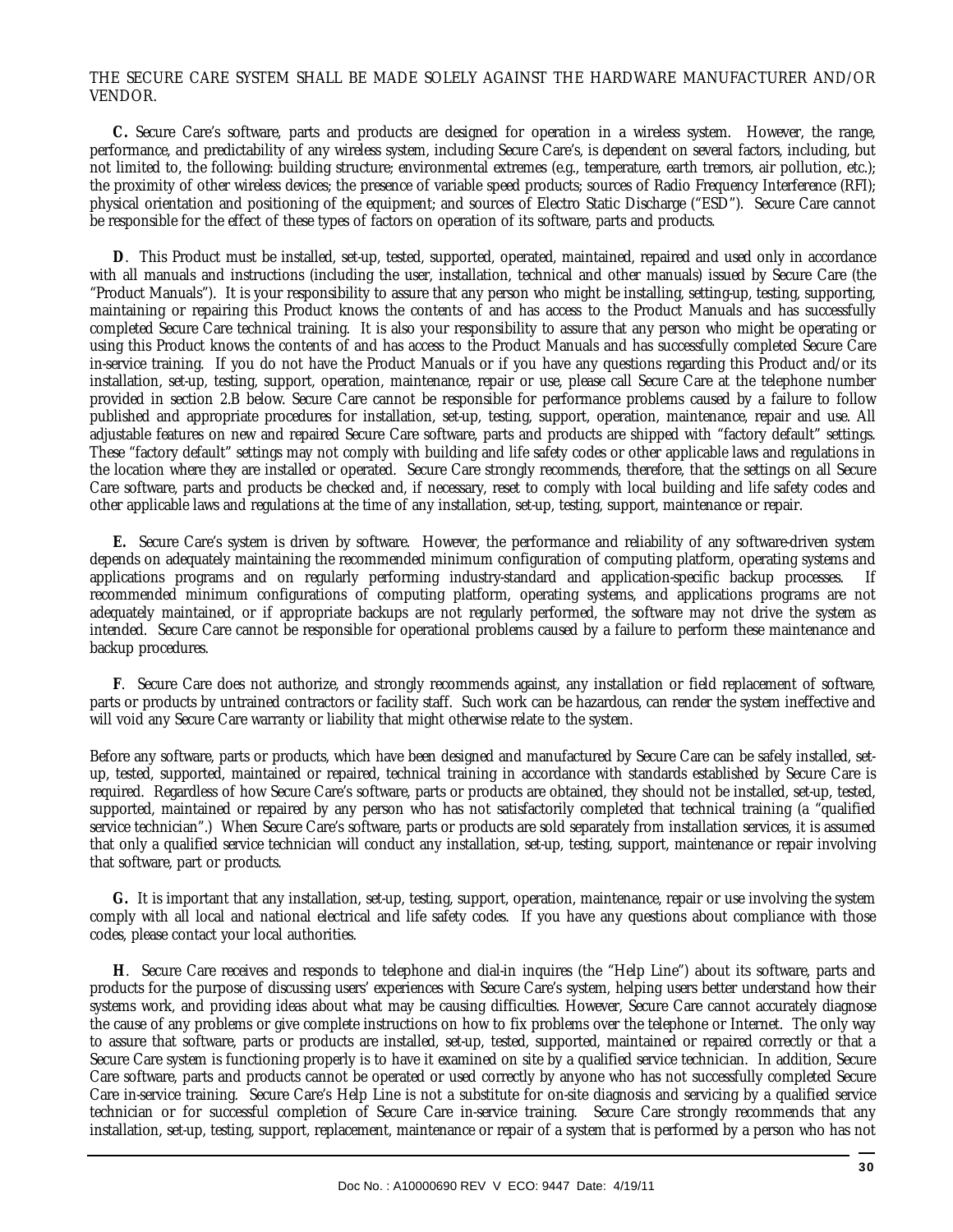satisfactorily completed technical training in accordance with standards established by Secure Care be immediately checked onsite by a person who has completed that technical training.

WARNING: EVEN SLIGHT MODIFICATIONS TO THE SYSTEM OR CHANGES IN THE OPERATING ENVIRONMENT MAY CAUSE SECURE CARE'S SYSTEM TO MALFUNCTION. THE ONLY WAY TO ASSURE THAT SECURE CARE'S SYSTEM HAS BEEN INSTALLED, SET-UP, TESTED, SUPPORTED, MAINTAINED, AND REPAIRED CORRECTLY IS TO HAVE A QUALIFIED SERVICE TECHNICIAN DO THE WORK.

 **I.** Secure Care's software, parts and products have been designed to augment a facility's reasonable procedures for protecting residents, patients, and infants. However, no system or combination of procedures and equipment can eliminate all risk or assure complete security. Secure Care's system is not intended as a substitute for the careful identification and monitoring of residents, patients, and infants by a facility's professional staff.

#### **2. Limited Warranty**

 **A**. Subject to the limitations set forth in this general product warranty statement (as amended from time to time by Secure Care in its absolute discretion), and unless a different period is specified in writing by Secure Care for a particular product or service, Secure Care warrants that this product (subject to Secure Care's specified tolerances and excluding any expendable items), if sold by Secure Care to an authorized Secure Care distributor, shall conform to the specifications which accompany this product for a period of one (1) year from the date of delivery of this product by Secure Care to a common carrier, f.o.b. Secure Care's manufacturing facility in Concord, New Hampshire or, in the case of services, from the date of first provision of such services. This warranty does not extend to and is not for the benefit of any person other than an authorized Secure Care distributor who purchases this product from Secure Care, any sub-distributor thereof and/or the customer to whom this product is first provided for use, by Secure Care, an authorized Secure Care distributor or any subdistributor thereof. In the event that this product does not comply with this warranty, Secure Care will, at its option, either repair or replace this product or refund the purchase price, provided that this product is returned as provided in section 2.b below. Replacement of this product under warranty will not extend the original warranty period.

Secure Care will also, at its option, either repair or replace this Product after the warranty has expired, for an additional charge, provided that this Product is returned as provided in Section 2.B below. If Secure Care repairs or replaces this Product after the warranty has expired, the terms of the warranty set forth in this Section 2.A for a new Product will apply to the repaired or replaced Product, with the exception that the term will run for ninety (90) days from the date of repair or replacement.

Repair may include the replacement of parts and products with functionally equivalent, reconditioned parts or products. Any part or product replaced by Secure Care will become the property of Secure Care upon replacement.

 **B.** Warranty service is available by contacting Secure Care at 800-451-7917 and obtaining a Return Authorization Number. No Product may be returned to Secure Care without first obtaining a Return Authorization Number. When this Product is returned to Secure Care, please include the Return Authorization Number and a detailed written description of the problem. Issuance of a Return Authorization Number by Secure Care will not constitute an admission that there is a problem with the Product being returned, that any problem is covered by warranty or that Secure Care has any responsibility to repair, replace, make refunds for or pay claims, costs, damages or liabilities connected with the Product being returned.

#### **NOTE: Transmitters are not repaired, nor is the warranty extended, beyond the expiration date.**

If this Product is returned to Secure Care for any reason, you will retain title (unless and until a part or product is replaced, in which case you will obtain title to the replacement part or product at the time of replacement), the risk of loss, and the obligation to pay all costs of shipping, storage and other charges and obligations relating to this Product.

 **C.** Except as stated in this section 2, Secure Care disclaims all warranties, express or implied, with respect to the whole or any part of this product, including, without limitation, all implied warranties of merchantability, fitness for a particular purpose, title and/or non-infringement. Secure Care also disclaims all obligations that might otherwise arise or be implied from a course of dealing or usage in trade.

#### **3. Limitations of Liability**

 A. Regardless of the form of any claim or action, Secure Care's total liability to all persons, whether singly or together, for all occurrences combined, for claims, costs, damages or liabilities based on any cause whatsoever and arising from or in connection with this product, or the manufacture, distribution, promotion, sale, installation, set-up, testing, support,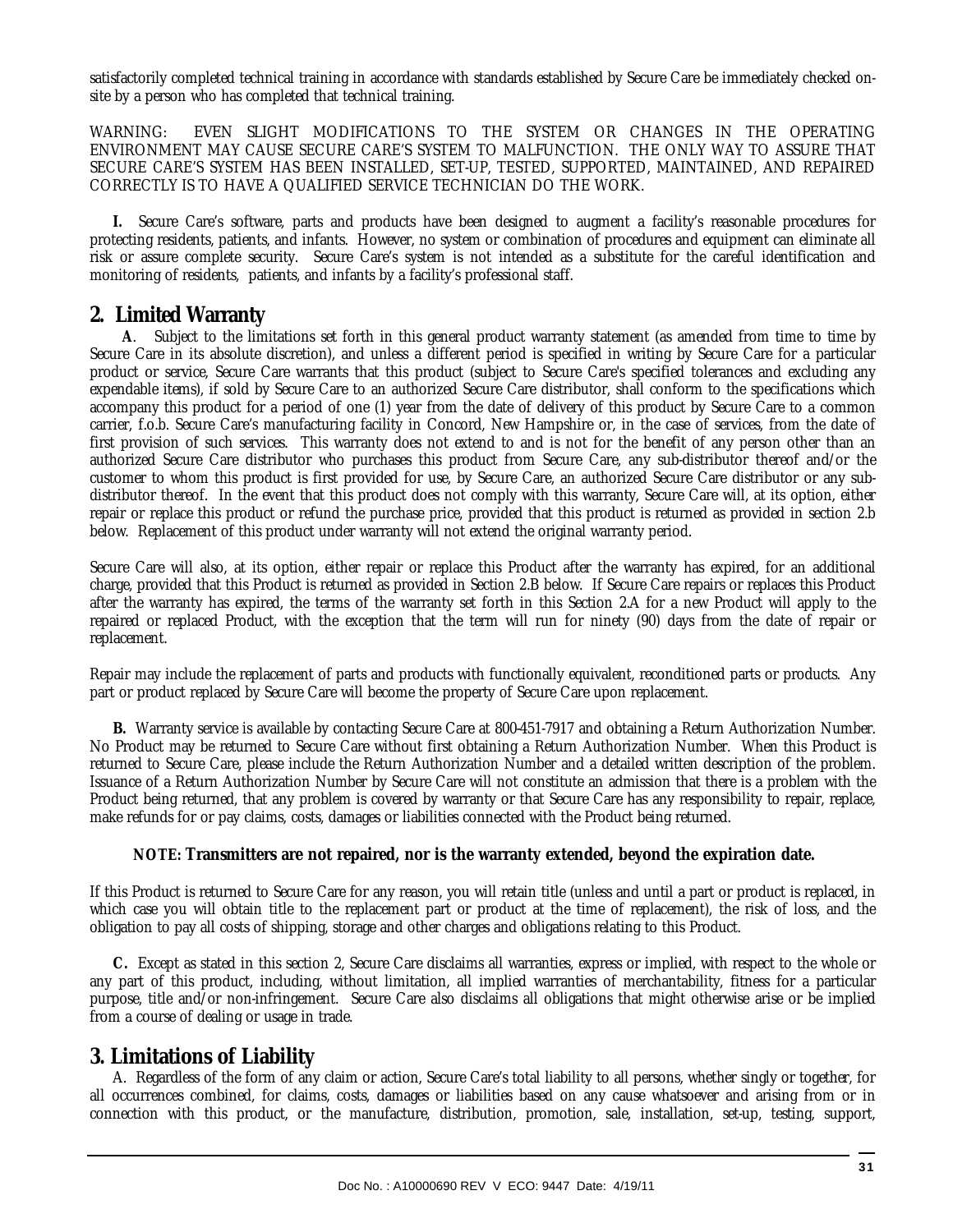maintenance, operation, servicing, use or performance of this product, or from or in connection with any delay or failure in providing this product, shall not exceed the aggregate price (without interest) paid to Secure Care for this product.

 **B**. In no event shall Secure Care be liable to anyone for any loss of data, loss of profits or loss of use of this product or any equipment, or for any special, incidental, consequential, exemplary, punitive, multiple, or other damages, arising from or in connection with the manufacture, distribution, promotion, sale, installation, set-up, testing, support, maintenance, operation, servicing, use or performance of this product or from or in connection with any delay or failure in providing or delivering this product.

 **C.** In no event shall Secure Care be liable to anyone for any claims, costs, damages or liabilities caused by: (i) any distributor's failure to perform its obligations and responsibilities under a distributor agreement with Secure Care; (ii) improper or defective promotion, distribution, sale, installation, set-up, testing, support, maintenance or repair of this product, including work performed, without Secure Care's prior written consent in its absolute discretion, by a person who has not satisfactorily completed Secure Care technical training, or in a manner not consistent with Secure Care technical training; (iii) improper or defective operation or use of this product by a person who has not successfully completed Secure Care in-service training, or in a manner not consistent with Secure Care in-service training; (iv) supply of this product by a distributor for use in, or the use of this product in, any system or configuration not designed to Secure Care standards or in which a distributor or any third party has substituted materials and/or goods not specified by Secure Care; or (v) deterioration of this product during storage.

 **D**. You agree to indemnify and hold Secure Care harmless from all claims, costs, damages and liabilities asserted by anyone for any damages that are excluded and waived, or are intended to be excluded and waived, by this section 3, or which are imposed by law on behalf of anyone but which are not expressly stated in this general product warranty statement.

 **E.** The exclusions, waivers and limitations on claims, costs, damages and liabilities and any rights of indemnification set forth in this Section 3 shall be enforceable to the maximum extent allowed by law and shall not be expanded or negated in any respect by Secure Care's operation of a "help line" to receive and respond to telephone or dial-in inquires about this product, by any communications through that "help line" or by any actions taken by anyone following communications with Secure Care over such "help line."

#### **4. Governing Law and Arbitration**

 **A.** This General Product Warranty Statement, and all questions arising out of or relating to it, shall be governed by and construed in accordance with the laws of the State of New Hampshire, without giving effect to the conflict of laws provisions thereof, and excluding the United Nations Convention on contracts for the international sale of goods, the 1974 convention on the limitation period on the international sale of goods (the "1974 convention"), and the protocol amending the 1974 convention, done at Vienna April 11, 1980.

 **B.** Any dispute, controversy or claim arising out of or relating to this general product warranty statement shall be resolved by arbitration. Regardless of the amount in dispute, the arbitration shall be conducted by a single arbitrator selected by the parties or, if they cannot agree, by a single arbitrator selected in accordance with the commercial arbitration rules of the American Arbitration Association without regard to the amount in dispute. The arbitration shall be conducted in English, in accordance with the commercial arbitration rules of the American Arbitration Association, in Concord, New Hampshire. The decision of the arbitrator shall be binding and enforceable by any state or federal court in New Hampshire, and you hereby consent to the personal jurisdiction of any state or federal court in New Hampshire for that purpose. The expense of the arbitration (excluding each side's own attorneys' fees, costs, and related expenses) shall initially be paid in equal shares by each side, but the total of such expenses plus any award of attorneys' fees, cost and expenses shall finally be paid by the parties as the arbitrator determines. Nothing in this section 4.b shall preclude Secure Care from seeking provisional or equitable relief from any appropriate court to protect its rights prior to, pending or in the absence of such arbitration proceedings.

#### **5. Severability**

The invalidity or unenforceability of any provision of this General Product Warranty Statement shall not affect the validity or enforceability of any other provision hereof.

#### **6. Waiver**

No term or condition of this General Product Warranty Statement may be waived except in writing signed by Secure Care. A waiver on one or more occasions of any term or condition of this General Product Warranty Statement shall not constitute or be deemed to be a waiver of such term or condition on any other occasion. No delay or failure of Secure Care to exercise any right or remedy under this General Product Warranty Statement will operate as a waiver thereof; no failure to enforce or insist upon compliance with any provision of this General Product Warranty Statement on any one occasion shall be deemed to be a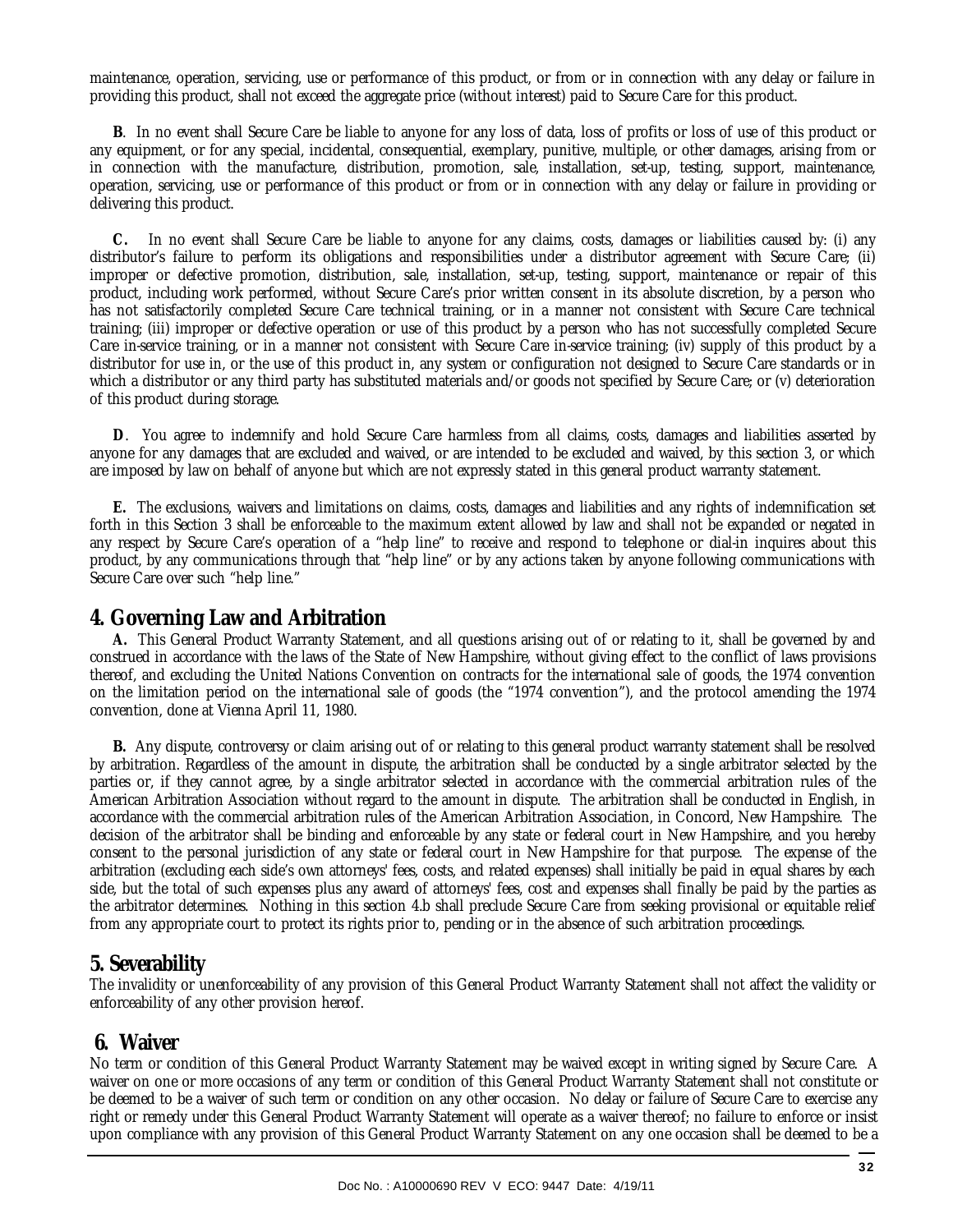waiver of Secure Care's right to do so on another occasion; and no course of dealing will constitute a waiver, alteration, limitation or expansion of any of the parties' rights and obligations under this General Product Warranty Statement.

Revised 11/16/07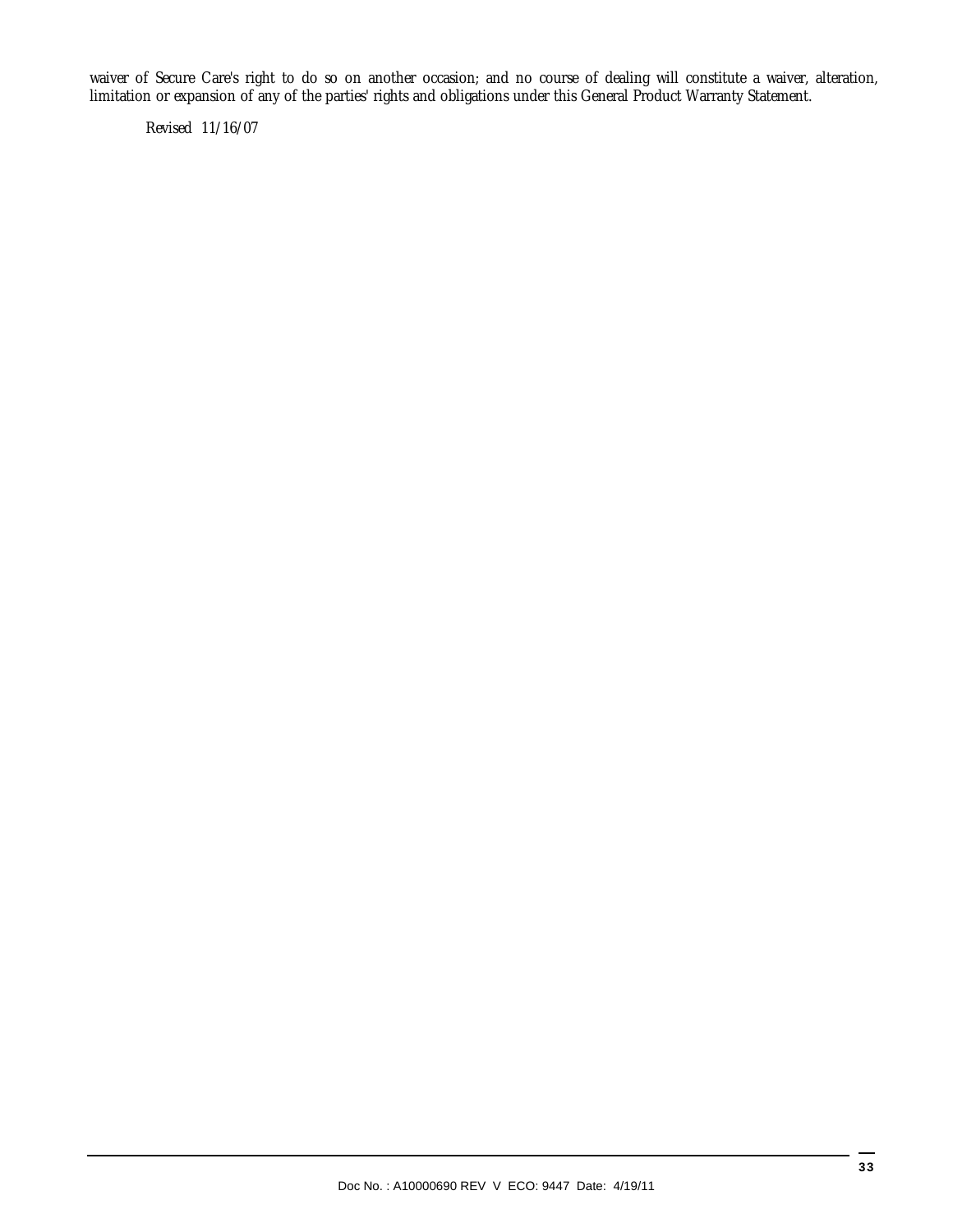## **SECTION 13 COMPLIANCE STATEMENTS**

### **Information to User**

This equipment has been tested to comply with the limits for a Class A digital device, pursuant to Part 15 of the FCC Rules. These limits are designed to provide reasonable protection against harmful interference when the equipment is operated in a commercial environment. This equipment generates, uses, and can radiate radio frequency energy and, if not installed and used in accordance with the instructions, may cause harmful interference to radio communications. Operation of this equipment in a residential area is likely to cause harmful interference in which the user will be required to correct the interference at his own expense .Changes or modifications not expressly approved by the party responsible for compliance could void the user's authority to operate the equipment.

## FCC Compliance Statement

This device complies with Part 15 of the FCC Rules.

Operation is subject to the following two conditions:

(1) This device may not cause harmful interference and

(2) This device must accept any interference received,

including interference that may cause undesired operation

# Canadian RFI Equipment Requirement

This digital apparatus does not exceed the Class A limits for radio noise emissions from digital apparatus set out in the Radio Interference Regulations of the Canadian Department of Communications.

Le present appareil numerique n'emet pas de bruits radioelectriques depassant les limites applicables aux appareils numeriques de la classe A prescrites dens le Reglement sur le brouillage radioelectrique edicte par le ministere des Communications du Canada.